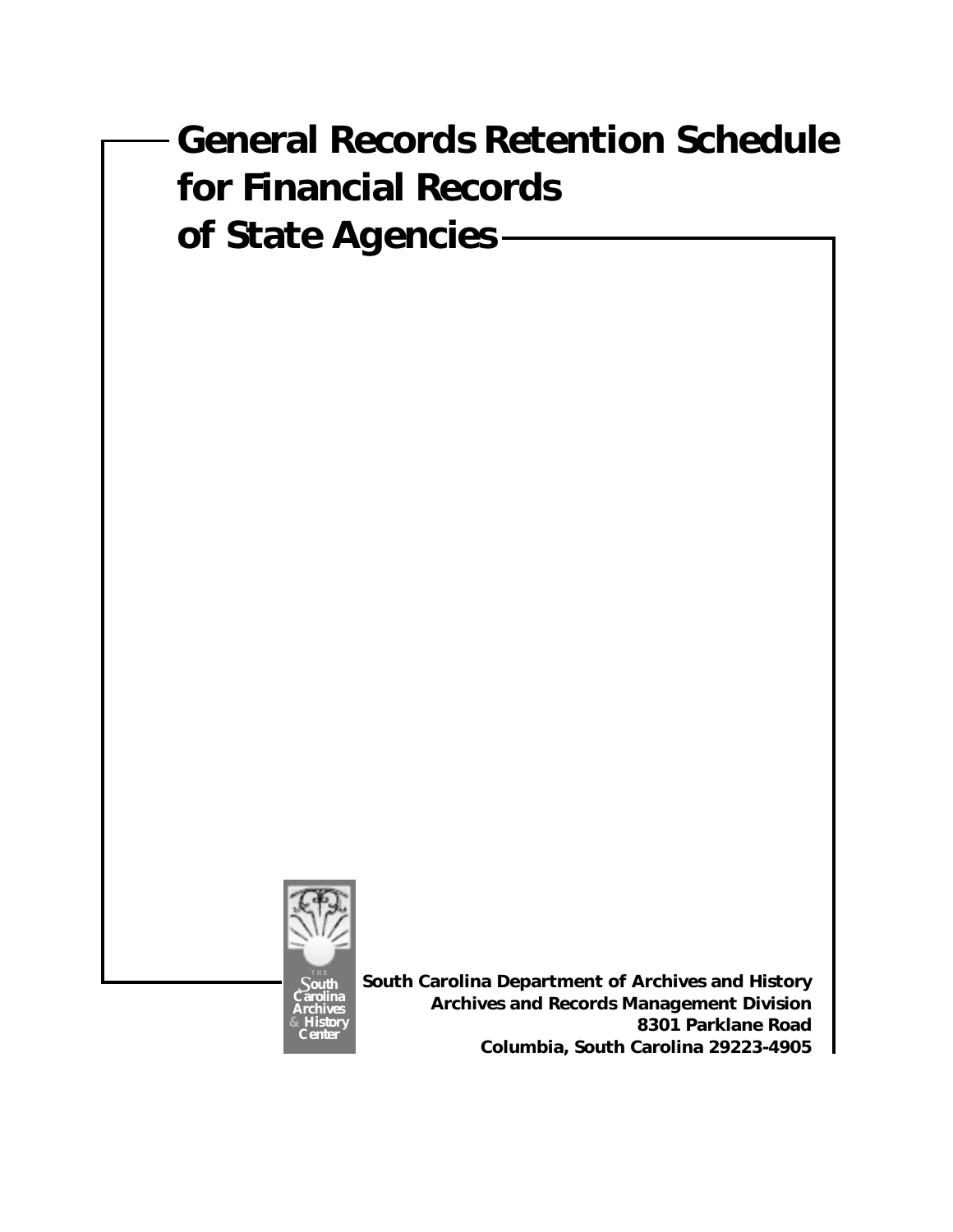# **General records retention schedule** for financial records

# **Table of contents**

| 12-700 |                                                                                     |  |
|--------|-------------------------------------------------------------------------------------|--|
|        | <b>Subarticle 1. Accounting records</b>                                             |  |
| 12-701 |                                                                                     |  |
| 12-702 |                                                                                     |  |
| 12-703 |                                                                                     |  |
| 12-704 |                                                                                     |  |
| 12-705 |                                                                                     |  |
| 12-706 |                                                                                     |  |
| 12-707 |                                                                                     |  |
| 12-708 |                                                                                     |  |
| 12-709 |                                                                                     |  |
| 12-710 |                                                                                     |  |
| 12-711 |                                                                                     |  |
| 12-712 |                                                                                     |  |
| 12-713 |                                                                                     |  |
| 12-714 |                                                                                     |  |
| 12-715 |                                                                                     |  |
| 12-716 |                                                                                     |  |
| 12-717 |                                                                                     |  |
| 12-718 | Generally Accepted Accounting Principles (GAAP) Closing Packages  15                |  |
| 12-719 | Generally Accepted Accounting Principles (GAAP) Reporting System Working Papers  16 |  |
| 12-720 |                                                                                     |  |
| 12-721 |                                                                                     |  |
| 12-722 |                                                                                     |  |
| 12-723 |                                                                                     |  |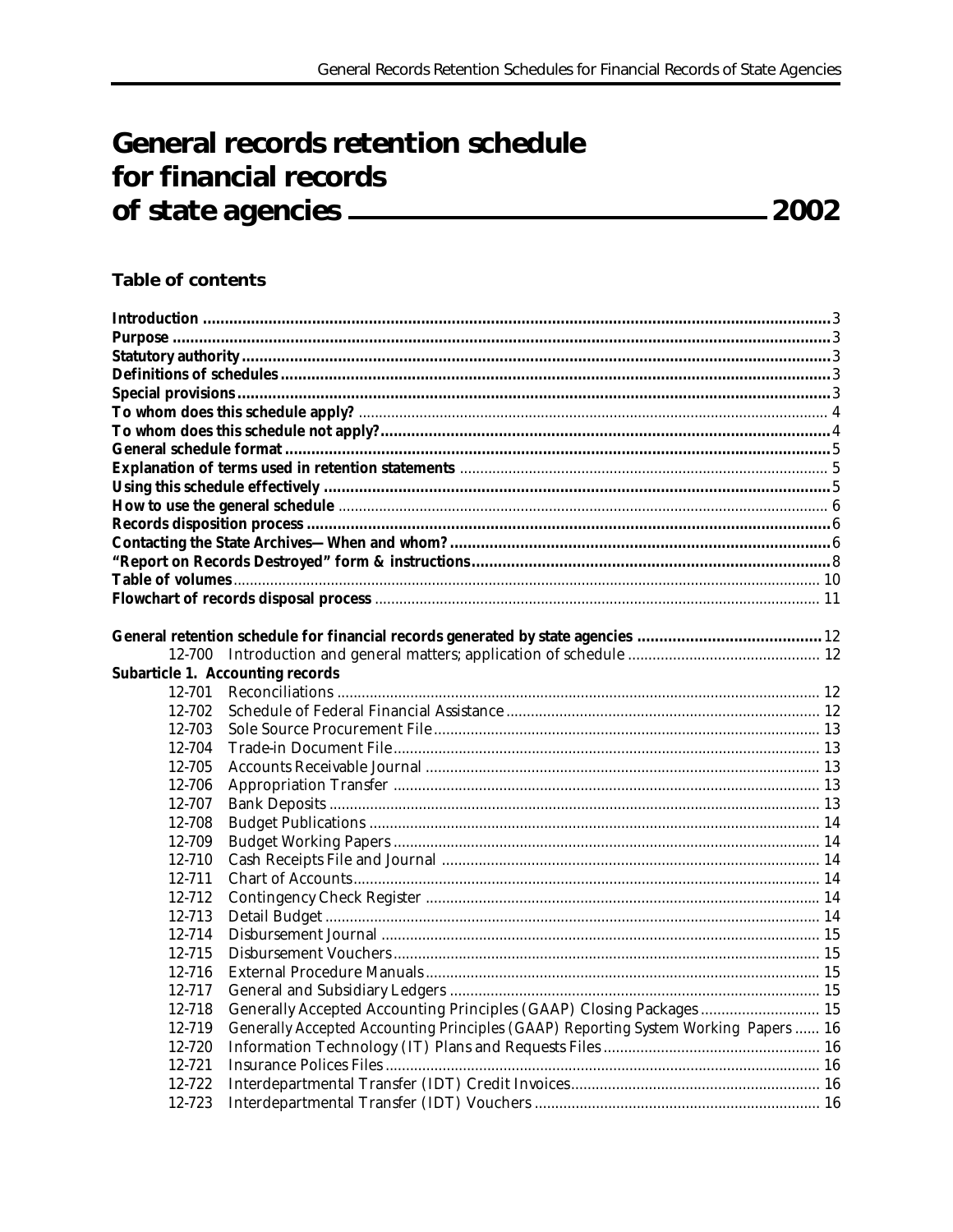| 12-725 |                                                                        |  |
|--------|------------------------------------------------------------------------|--|
| 12-726 |                                                                        |  |
| 12-727 |                                                                        |  |
| 12-728 |                                                                        |  |
| 12-729 |                                                                        |  |
| 12-730 |                                                                        |  |
| 12-731 | Statewide Accounting And Reporting System (STARS) Financial Reports 18 |  |
| 12-732 |                                                                        |  |
| 12-733 |                                                                        |  |
| 12-734 |                                                                        |  |
| 12-735 |                                                                        |  |
| 12-736 |                                                                        |  |
| 12-737 |                                                                        |  |
| 12-738 |                                                                        |  |
| 12-739 |                                                                        |  |
|        |                                                                        |  |

#### **Subarticle 2. Payroll Records**

| $12-740-12-743$ (Reserved for future use)                                   |  |
|-----------------------------------------------------------------------------|--|
|                                                                             |  |
|                                                                             |  |
|                                                                             |  |
|                                                                             |  |
|                                                                             |  |
|                                                                             |  |
|                                                                             |  |
|                                                                             |  |
|                                                                             |  |
|                                                                             |  |
| 12-754 Projected Payroll Biweekly Totals By Accounting System Breakdown  21 |  |
|                                                                             |  |
|                                                                             |  |
|                                                                             |  |
|                                                                             |  |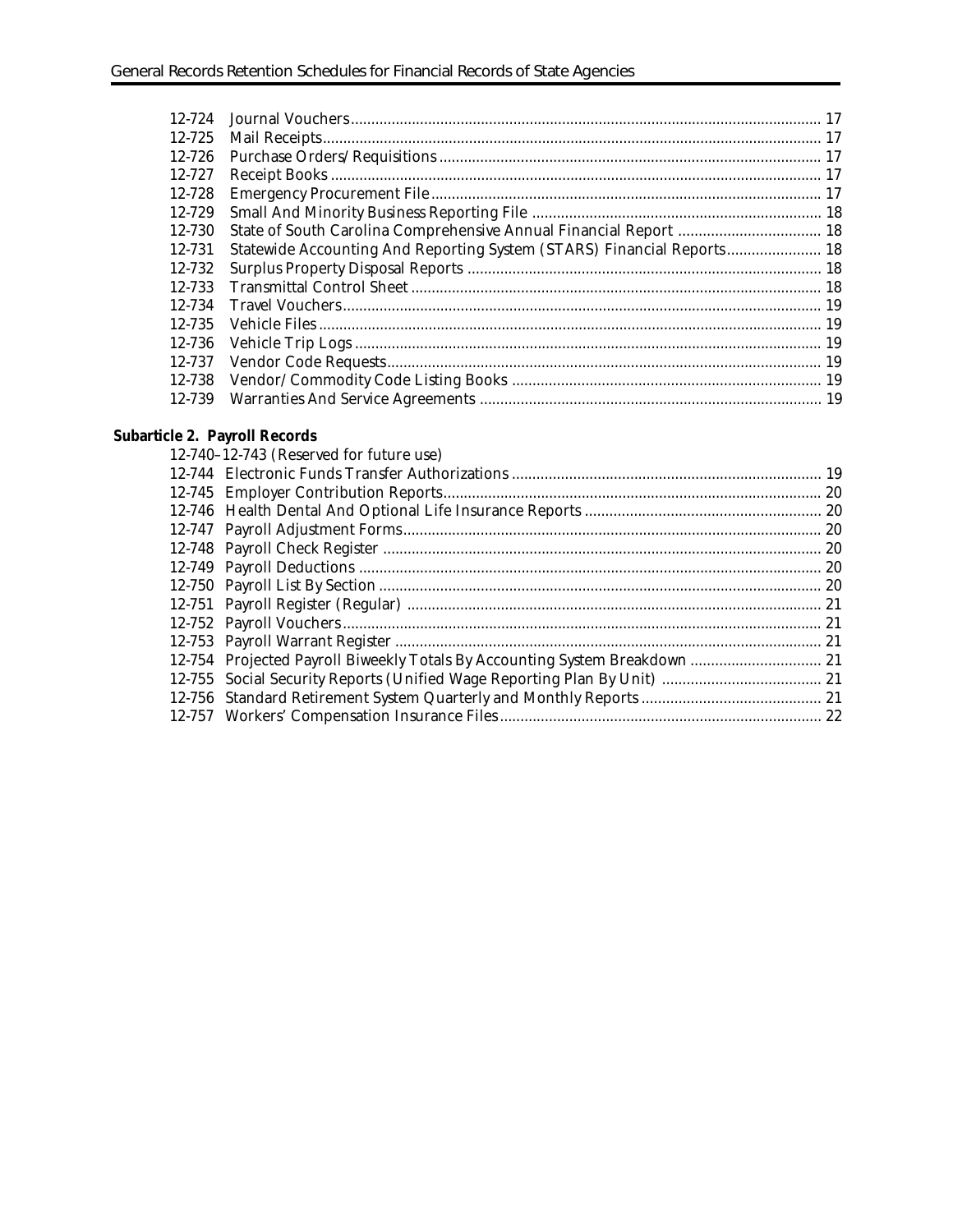# **Introduction**

The Archives and Records Management Division of the State Archives has prepared this general retention and disposition schedule to give state government agencies the legal authorization to retain and dispose of common financial records. The schedule lists the permanently valuable records, which should be properly protected and transferred to the State Archives, and it also provides a timetable that will allow agencies to dispose of records of non-permanent value regularly and legally. In preparing this schedule, the Division consulted with representatives from various state agencies.

# **Purpose**

The schedule is designed to:

- give your agency uniform guidelines for the retention and disposition of common financial records;
- make sure your agency retains for as long as necessary the records it will need for administrative, legal, fiscal, and other uses;
- make sure your agency retains records for as long as state and federal laws, regulations, policies, and procedures require;
- promote the cost-effective management of records;
- give your agency the legal authorization it needs to dispose regularly of its obsolete records.

# **Statutory authority**

Section 30-1-90(B) of the *Code of Laws of South Carolina, 1976,* as amended, authorizes the State Archives to promulgate, as state regulations, general schedules for records common to state government agencies. On 25 June 1993, the General Assembly approved the financial general schedule as Regulation 12-700 through 12-757. On 26 April 2002, the General Assembly approved additions/revisions to the financial general schedule.

# **Definitions of schedules**

A records retention schedule describes one or several records series, shows the length of time the records should be retained, and indicates their final disposition. Schedules are of two types—specific and general.

**Specific Records Retention Schedules**—these schedules are prepared and approved specifically for your agency; your agency's name will appear on these.

**General Records Retention Schedules**—these schedules are state regulations issued by the State Archives and are published in the *Code of Laws of South Carolina 1976,* as amended. When a general schedule applies to records already covered under a specific schedule, the general schedule will supersede the specific schedule unless you wish to opt out of using the general schedule.

# **Special Provisions**

**Opting out**—You may already have approved specific schedules that cover some of the same records as the general schedule. If you prefer to continue using these specific schedules, the regulation allows you to opt out of using the general schedule. The regulation will also let you opt out of using general schedules if you wish to establish new specific schedules instead.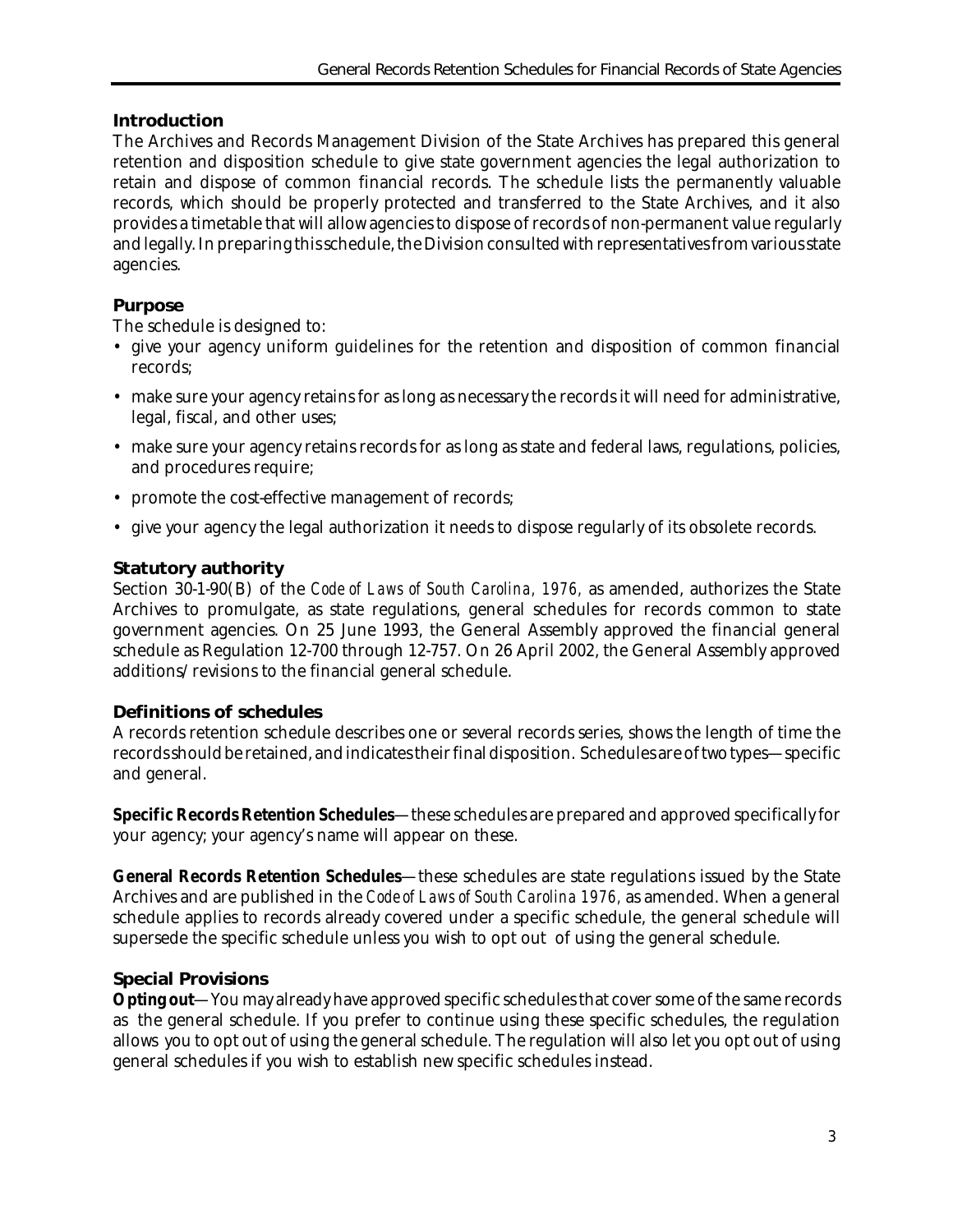**Unique records**—This general schedule does not list records that are unique to your agency. To control the retention and disposition of these, you should refer to your specific schedules. If you have no specific schedules, contact your records officer. If you do not know who your records officer is, contact our State Records Analysis Unit at 803-896-6123.

Use of the State Records Center -The general schedule does not provide for records storage at the State Records Center. You may, however, continue to store at the Center any records your agencyspecific schedules allow.

**Confidential and restricted records**—Agency records officers and records custodians should ensure that confidential records are filed, accessed, and disposed of according to federal, state, and basic records management requirements. If you transfer a restricted record to the State Archives for permanent retention, you must state clearly that it is restricted, give the reason for the restriction, and show how long the restriction applies.

**Exceptions to minimum retention periods** —This general schedule establishes minimum retention periods for the official copy of your agency's records. Although most records can be destroyed when their minimum retentions have been met, you may need to keep some records longer to satisfy applicable federal and/or state audit, legal, litigation, investigation, fiscal and other retention requirements. Be sure those requirements have been met before you dispose of those records.

**Copies**—This general schedule does not cover copies of records, which you may have made for convenience, information, or duplication. You may destroy copies when you no longer need them.

# **To whom does this schedule apply?**

Any department of the state; any state board, commission, agency, and authority; any public or governmental body of the state; any organization, or agency supported by public funds or expending public funds, including committees, subcommittees, advisory committees, and any quasi-governmental body of the state. Whenever the term "agency" is used in this publication it refers to all of the above.

# **To whom does this schedule not apply?**

**1.** Any political subdivision of the state, including counties, municipalities, townships, school districts, special purpose districts, and any quasi-governmental subdivisions. The State Archives issues separate general and specific schedules for local government records.

**2.** Because this general financial schedule was developed with the Statewide Accounting and Reporting System (STARS) in mind, it does not apply to:

**A.** The financial records of the following agencies:

- Children's Trust Fund
- Jobs Economic Development Authority
- Public Railways (a division of the Department of Commerce)
- State Ports Authority
- Public Service Authority (Santee Cooper)
- Research Authority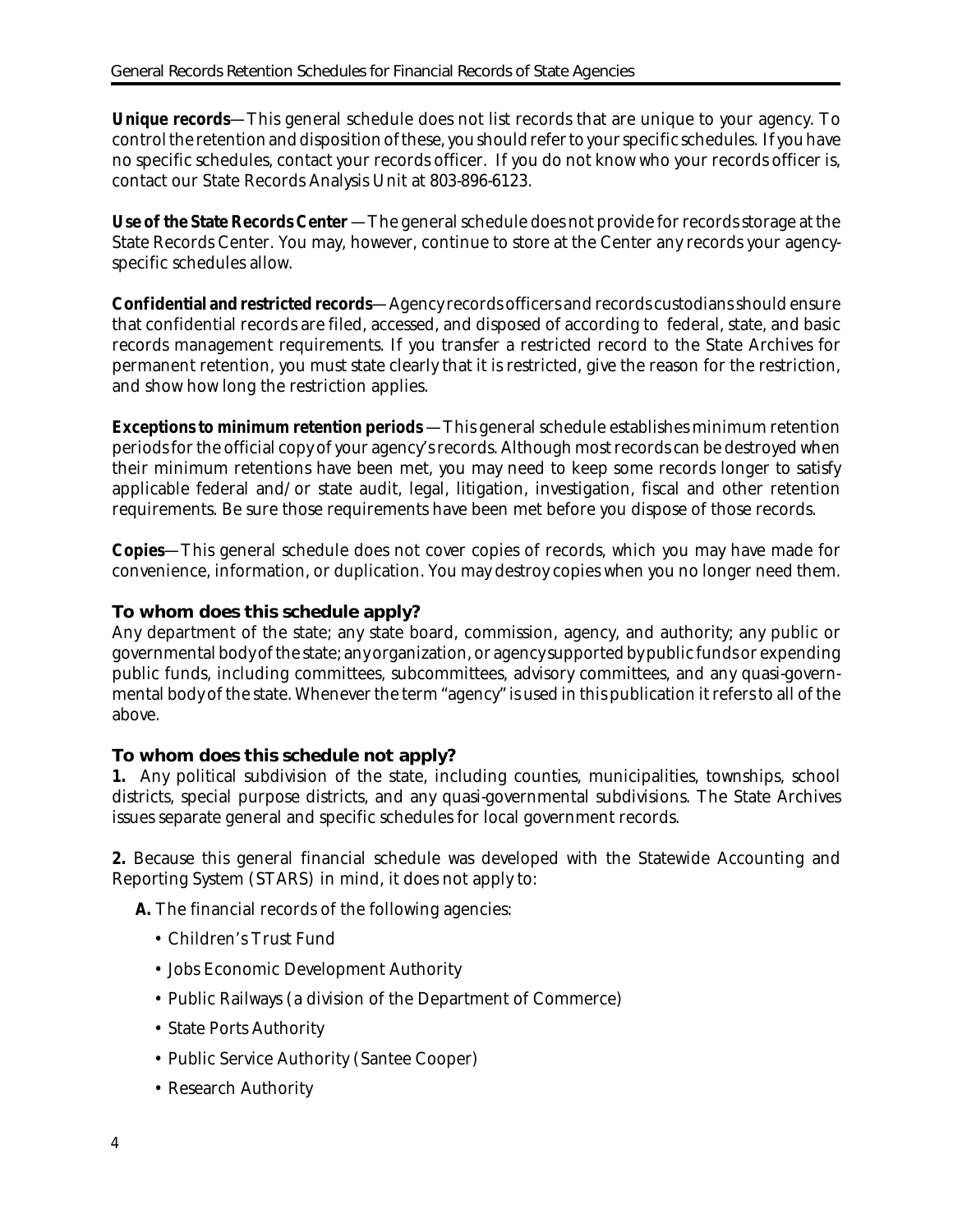- South Carolina Education Lottery Commission
- All higher education institutions and their affiliations (associations, foundations, trusts, clubs, etc.). *The Archives has a separate general schedule for these institutions.*
- **B.**The financial records from all agencies that date from before 1981 when STARS became effective, or that date from 1981 if not processed through STARS.

#### *Agencies with financial records that fall into categories A and B should contact the Archives for advice on how to schedule these records.*

#### **General schedule format**

Each record series listed in the general schedule is presented in the following format:

**Regulation number and series title**—The first line includes the regulation number, which is used for control, and the title most commonly used by agencies.

**Part A.—Description:** A short statement describing the use and informational content of the record series. In many cases, the description also specifies the agency that creates the series.

**Part B—Retention:** The time period indicating *the minimum length of time* that records should be retained by the office before their disposition can take place. (Before applying for the disposition of records under this general schedule, agencies must ensure that they are no longer required to hold the records for federal or state audits, for legal purposes, for litigation, for fiscal information, and or for any other action.)

#### **Format for Bank Deposits**

#### **12-707. Bank Deposits**

**A. Description:** Document the deposit of funds into agency bank accounts. Included in the series are bank deposit forms, deposit slips or receipts. Information may also include State Treasurer's Receipt, and letter of credit for recording federal deposits.

**B. Retention:** 3 years; destroy

#### **Explanation of terms used in retention statements**

*"Until no longer needed for reference"*—Records are to be kept until you decide they have no further reference value.

*"State Archives: Permanent"*—All records are to be transferred to the State Archives for permanent retention.

*"'X' years, destroy"*—Records may be destroyed after x number of years provided you have met the terms mentioned in Section 12-700 of the regulation.

#### **Using this schedule effectively**

• Before using this general schedule you should contact your agency records officer, who should coordinate all activities relating to the retention and disposition of agency records and function as a liaison with the State Archives in administering the agency's records management program. If you do not know who the records officer is, contact the State Records Analysis Unit at 803-896-6123.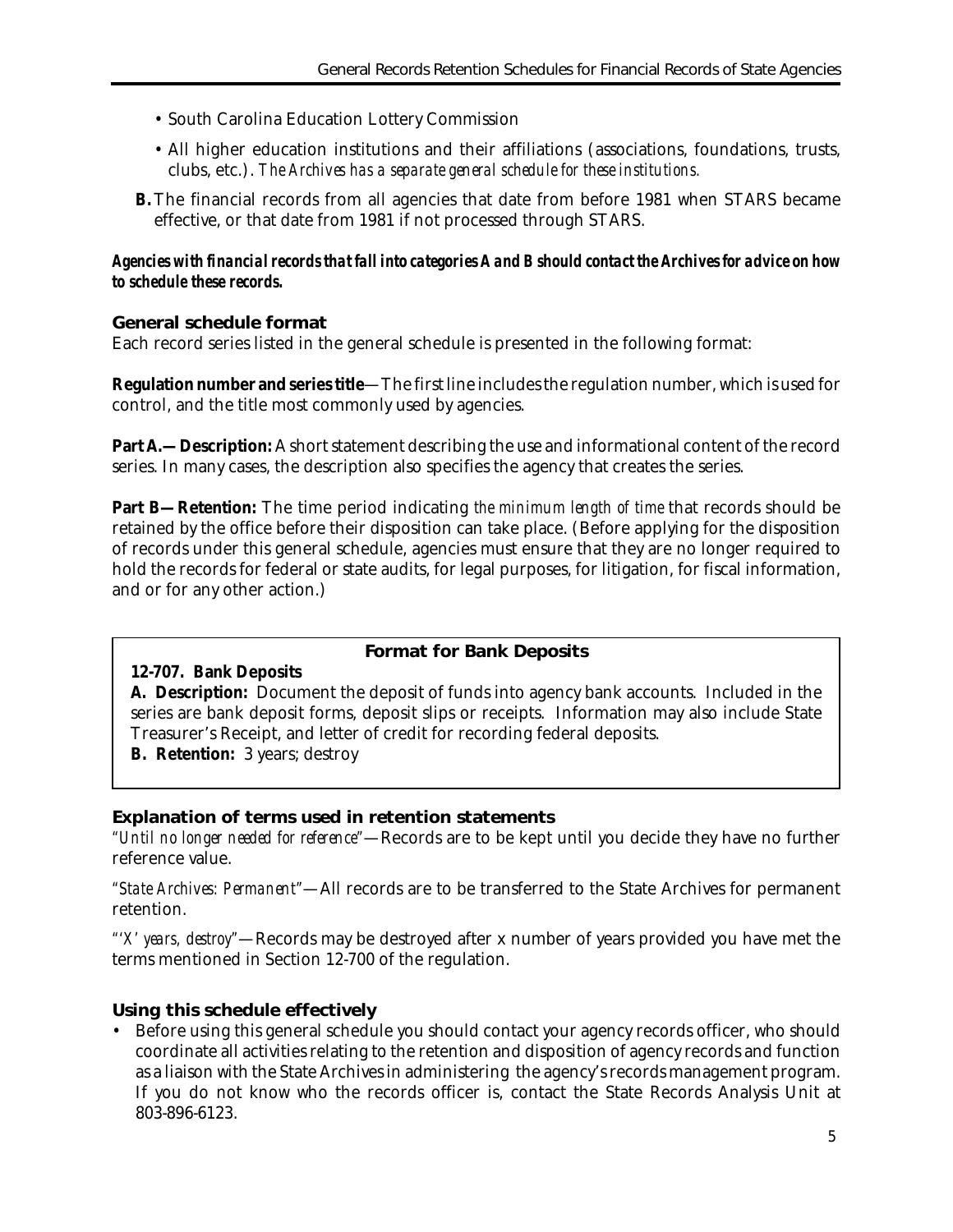- Agency records officers should work with other agency staff to coordinate the regular disposition of obsolete records. Disposition should be carried out periodically—at least once a year. To streamline disposition, agency staff should review filing arrangements, cut off files periodically, and develop procedures to segregate inactive and obsolete files.
- Generally, records should be destroyed when the minimum retention periods have been met, unless they are needed to meet specific requirements (see Section 12-700) or are designated for archival retention. Although you are not required to destroy records at the end of their minimum retention periods, obsolete records should not occupy expensive office and storage space.
- The titles and descriptions of record series listed in the general schedule may not reflect exactly the titles and descriptions you use. If you are not certain whether the schedule applies to a specific record in your office, please contact the State Records Analysis Unit at 803-896-6123.

#### **How to use the general schedule**

- **1.** Study the general schedule and compare it with your specific schedules, if you have any, to determine which schedule or schedules you will use. If you wish to use your specific schedules instead of the general schedule, follow the established procedure for those specific schedules.
- **2.** Locate and examine all your records.
- **3.** Match each records series with the title and description on the general schedule.
- **4.** Follow the records disposition process outlined below. The process is illustrated by the flow chart on page 11.

# **Records disposition process**

#### **Permanent (archival) records:**

*Paper Records—*After your permanently-valuable paper records become inactive, you should transfer them to the State Archives. Contact the State Records Center at 803-898-9936 for details and to arrange a date for the transfer.

*Micrographics—*If you microfilm permanent records, contact the Micrographics Services Branch at 803-896-6208 for help and information about microfilm standards.

*Digital Images—If* you are maintaining permanent records as digital images, special requirements apply. Contact the State Records Analysis Unit at 803-896-6123 for more information.

#### **Non-permanent records:**

To destroy records according to general schedules, you must complete and forward to the State Records Analysis Unit a "Report on Records Destroyed" form. A sample form is included on page 8 and blank forms are available from the State Records Analysis Unit. Follow the step-by-step instructions on the back of the form. Please note that both the form and the process are the same as those you use to document records disposal under your specific schedules. To help you estimate cubic footage for column 9 on the form, we have included a table of volumes on page 10.

#### **Contacting the State Archives—When and whom?**

#### **When?**

- **1.** You submit a "Report on Records Destroyed" form when destroying records covered by general and/or specific schedules.
- **2.** You need to prepare or revise specific schedules.
- **3.** You need help with your records management duties.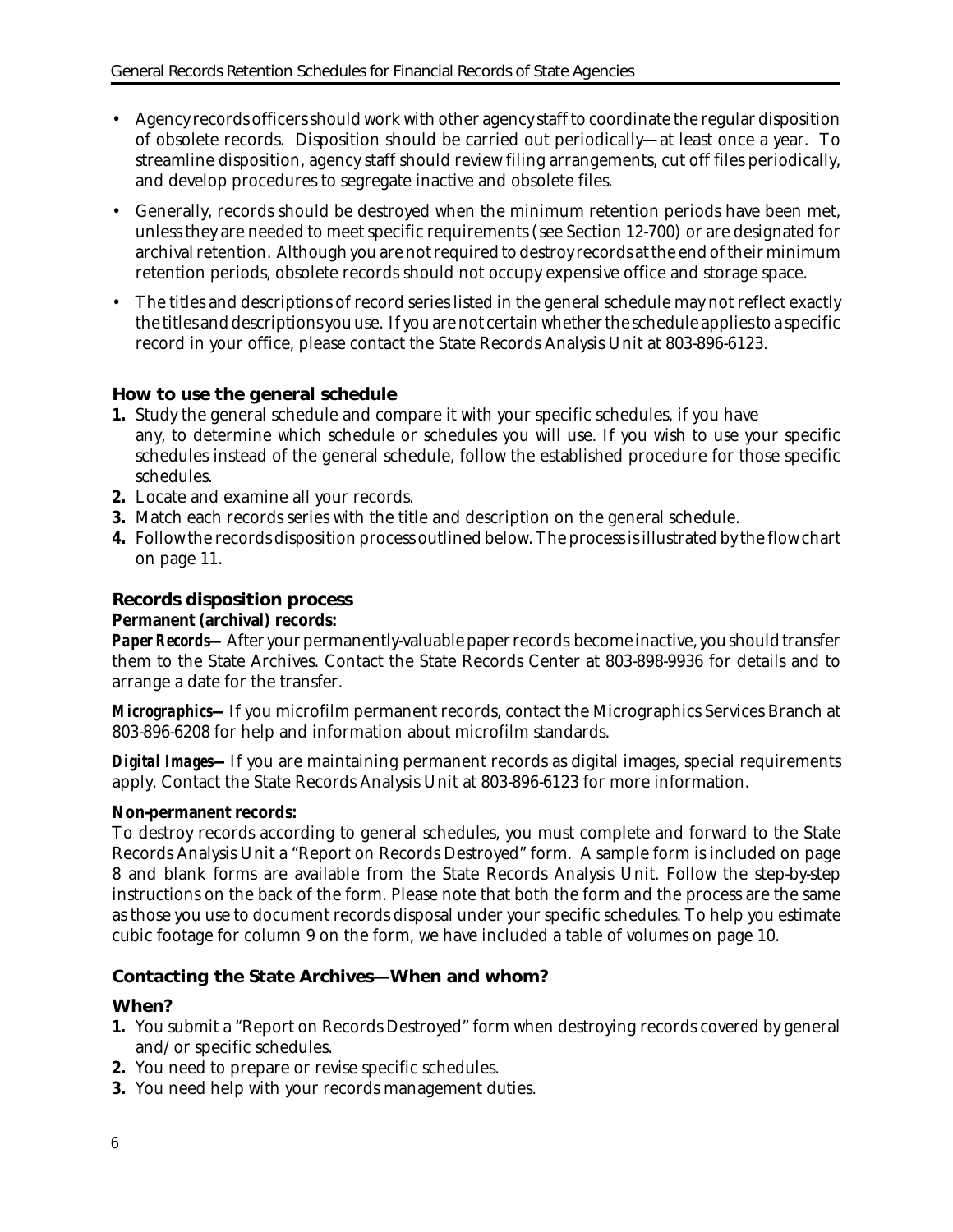# **Whom?**

State Records Analysis Unit 8301 Parklane Road Columbia, SC 29223-4905 Phone 803-896-6123; Fax 803-896-6138 We are on the inter-agency mailing list.

## **When?**

- **1.** You want to substitute microfilm (Form ARM-12 Microfilm Quality Certification For Records Disposition) for the original records. (Note: You must have a records schedule to do this.)
- **2.** You need to store security microfilm of permanently valuable records.
- **3.** You want information about the filming, processing, quality control, and duplicating services the State Archives provides.

#### **Whom?**

Micrographics Services Branch 8301 Parklane Road Columbia, SC 29223-4905 Phone 803-896-6208 Fax 803-896-6138 We are on the inter-agency mailing list.

#### **When?**

- **1.** You need to transfer permanent records to the State Archives using a general or specific schedule.
- **2.** You need to transfer non-permanent records to the State Records Center for temporary storage under a specific schedule.

#### **Whom?**

State Records Center Unit 1942-A Laurel Street Columbia, SC 29201 Phone 803-898-9936 Fax 803-898-9981 We are on the inter-agency mailing list.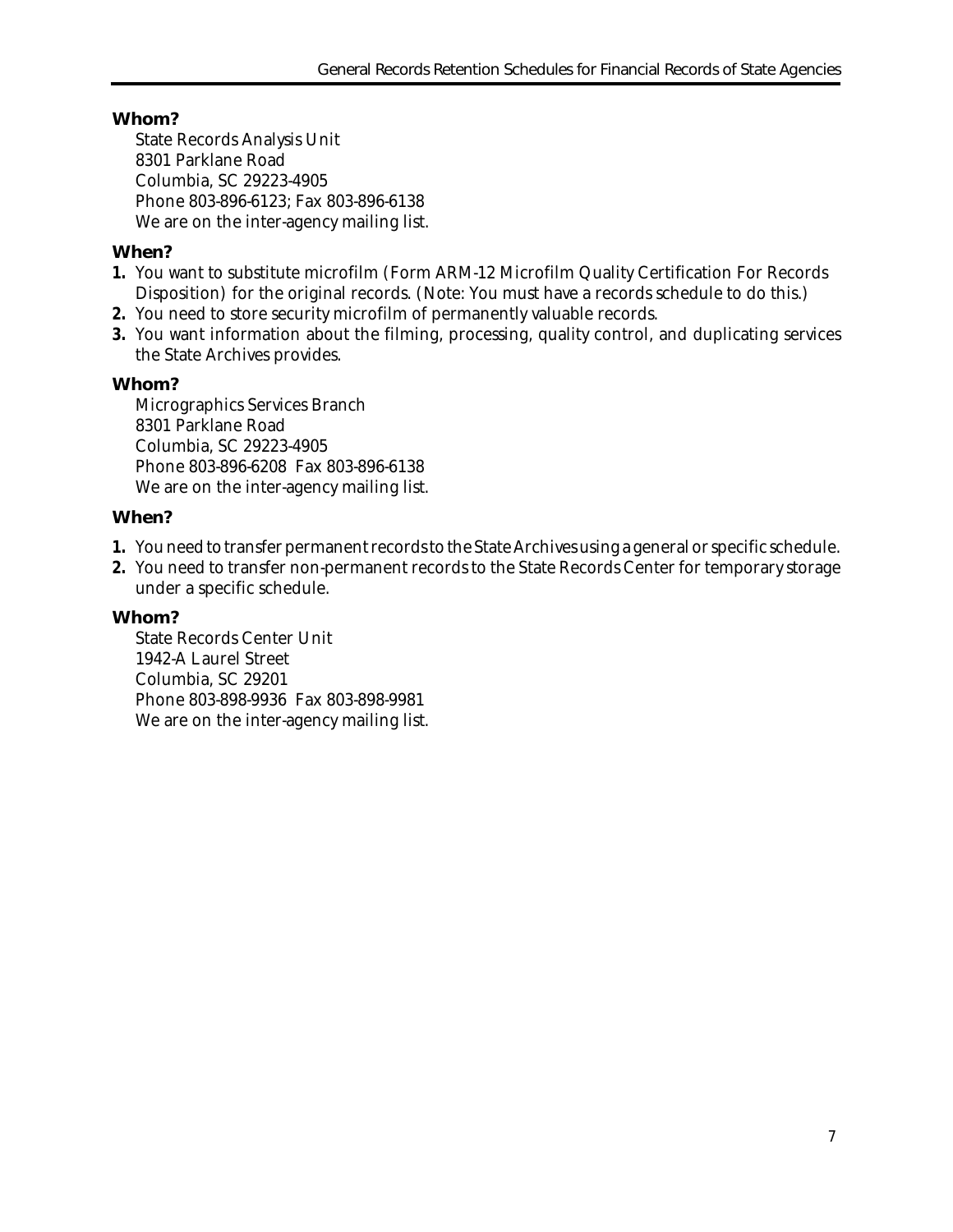|                                                                                | SC DEPARTMENT OF ARCHIVES & HISTORY<br>DIVISION OF ARCHIVES & RECORDS MANAGEMENT<br>REPORT ON RECORDS DESTROYED                                                                                                                                                                                                                                        |                         | Your Agency<br>1. STATE OR LOCAL AGENCY<br>٥f<br>Name            |              |                                             |
|--------------------------------------------------------------------------------|--------------------------------------------------------------------------------------------------------------------------------------------------------------------------------------------------------------------------------------------------------------------------------------------------------------------------------------------------------|-------------------------|------------------------------------------------------------------|--------------|---------------------------------------------|
|                                                                                | Return the original copy of this form to:                                                                                                                                                                                                                                                                                                              |                         | 2. RECORD GROUP NUMBER<br>Archives Use                           |              |                                             |
| $S_{\text{quad}}$                                                              | RECORDS SERVICES BRANCH<br>8301 PARKLANE ROAD<br>ARCHIVES & HISTORY<br><b>SOUTH CAROLINA</b>                                                                                                                                                                                                                                                           | <b>DEPARTMENT OF</b>    | Your Division<br>3. DIVISION OR OFFICE<br>$\overline{5}$<br>Name | Office<br>50 |                                             |
| House & Human<br>For All Generations<br><b>Archives</b><br>& History<br>Center | COLUMBIA, SC 29223-4905<br>FAX: 803-896-6138                                                                                                                                                                                                                                                                                                           |                         | 2002<br>26,<br>April<br>4. DATE                                  |              |                                             |
| ü                                                                              | The records listed below have been disposed of in accordance with provisions of the PUBLIC RECORDS ACT, CODE OF LAWS OF SOUTH CAROLINA, 1976, Sections<br>30-1-10 through 30-1-140, as amended, and approved Records Retention Sc<br>30-1-10 through 30-1-140, as amended, and approved Records<br>ENTATIVE:<br>SIGNATURE OF RECORDS OFFICER OR REPRES | ξ                       | ୫                                                                |              |                                             |
| ی                                                                              | RECORD SERIES TITLES                                                                                                                                                                                                                                                                                                                                   | 7. RECORD SERIES NUMBER | INCLUSIVE DATES<br>øó                                            |              | 9. VOLUME (Cu. Ft.) 10. DATE OF DESTRUCTION |
| <b>Bank</b>                                                                    | œ<br>Deposit                                                                                                                                                                                                                                                                                                                                           | $12 - 707$              | 1998<br>$\,$<br>1995.                                            | °o<br>u٦     | $26 - 02$<br>J                              |
| Disbursement                                                                   | Vouchers                                                                                                                                                                                                                                                                                                                                               | $12 - 715$              | 998<br>$\overline{\phantom{0}}$<br>1<br>1996.                    | S<br>Ë       | $4 - 26 - 02$                               |
| Electronic                                                                     | Transfer<br>Funds<br>Authorizations                                                                                                                                                                                                                                                                                                                    | $12 - 744$              | 1995-1998                                                        | $\Xi$<br>٠   | $4 - 26 - 02$                               |
| Payro11                                                                        | Register<br>Warrant                                                                                                                                                                                                                                                                                                                                    | $12 - 753$              | 1994-1998                                                        | 6.00         | $4 - 26 - 02$                               |
|                                                                                |                                                                                                                                                                                                                                                                                                                                                        |                         |                                                                  |              |                                             |
|                                                                                |                                                                                                                                                                                                                                                                                                                                                        |                         |                                                                  |              |                                             |
|                                                                                |                                                                                                                                                                                                                                                                                                                                                        |                         |                                                                  |              |                                             |
|                                                                                |                                                                                                                                                                                                                                                                                                                                                        |                         |                                                                  |              |                                             |
|                                                                                |                                                                                                                                                                                                                                                                                                                                                        |                         |                                                                  |              |                                             |
| ARM 11 (94)                                                                    |                                                                                                                                                                                                                                                                                                                                                        |                         |                                                                  | 22.60        | TOTAL CU. FT.<br>DESTROYED<br>Ë             |

8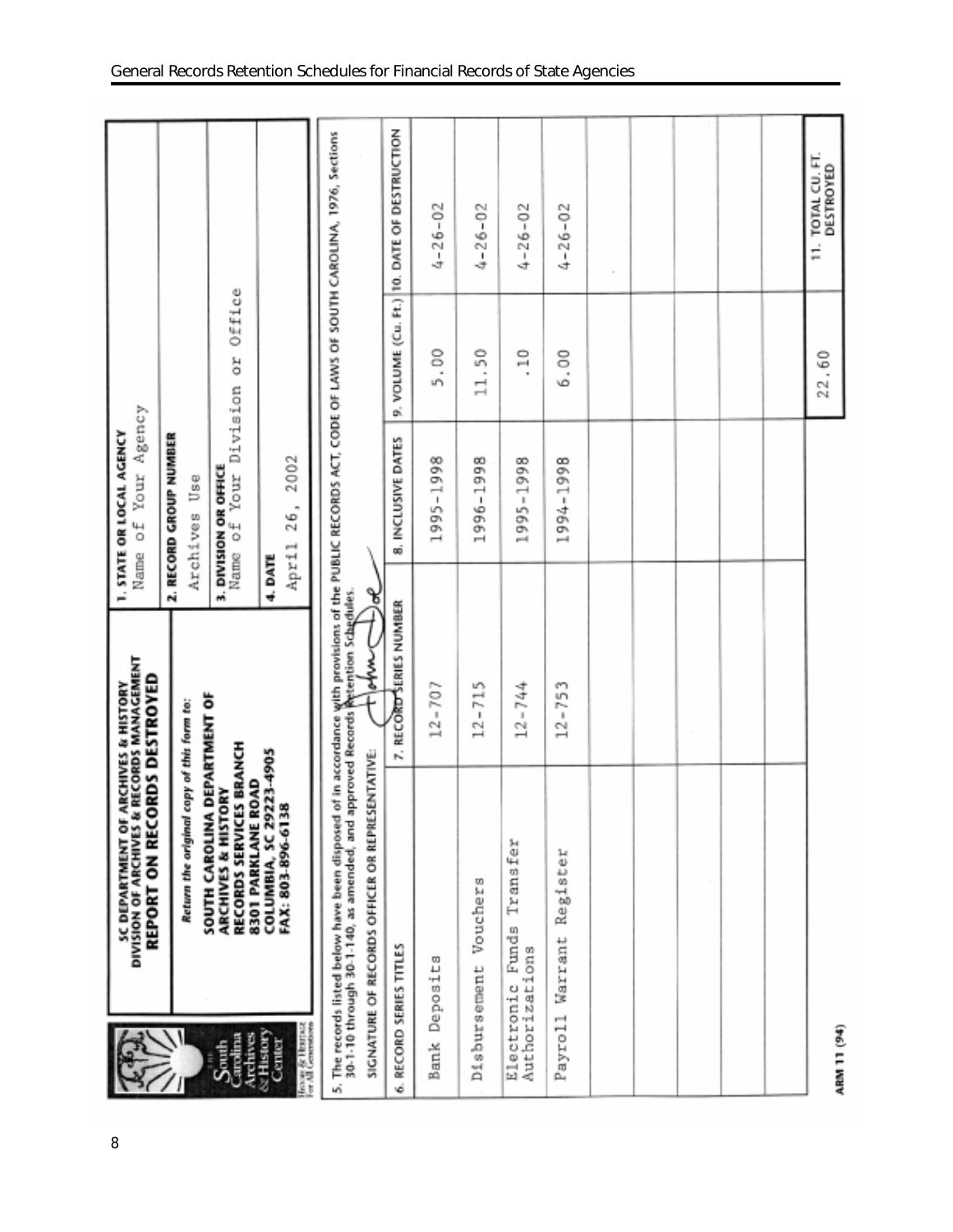# **INSTRUCTIONS FOR COMPLETING THE FORM REPORT ON RECORDS DESTROYED**

## *Please read the instructions carefully before completing this form.*

**After completion, your agency must return this form to the State Archives, Records Services Branch, and retain a copy for reference to document the legal disposition of your records.**

**AGENCY means any state or local government entity.**

**This form should be used to report the destruction of records covered under a specific and/or general record retention schedule. Generally, this form should be completed by the agency records officer or authorized representative.**

- **1. Enter your agency's name (Department of Health and Environmental Control) or the name of your political subdivision (Lexington County Sheriff's Office).**
- **2. Leave block 2 blank. This block will be completed by SC Department of Archives and History Record Analysts upon receipt of this form by the Records Services Branch.**
- **3. Enter any division or office identification which will clarify the records destroyed (Retirement System, State Law Enforcement Division).**
- **4. Enter the date your agency prepares this form.**
- **5. The official making the report should sign here. The approving authority must be the agency's chief administrative officer or authorized representative. In most state agencies, this authorized representative may be the agency records officer. In local agencies this authorized representative may be the manager, administrator, elected department head or other designated official.**
- **6. Enter the exact record series title. Each series title should correspond to the one cited in the record retention schedule.**
- **7. Enter the appropriate record series number for each record series destroyed.**
- **8. Enter the earliest and latest dates covered by the records destroyed (2/1992-5/1993; or 1987-1990).**
- **9. Enter the volume (in cubic feet) of records destroyed.** *See 11 below.*
- **10. Enter the date (month and year) of destruction (3/1993; 1/1987; 12/1980).**
- **11. Enter the total volume of records destroyed. Add figures entered in column 9.**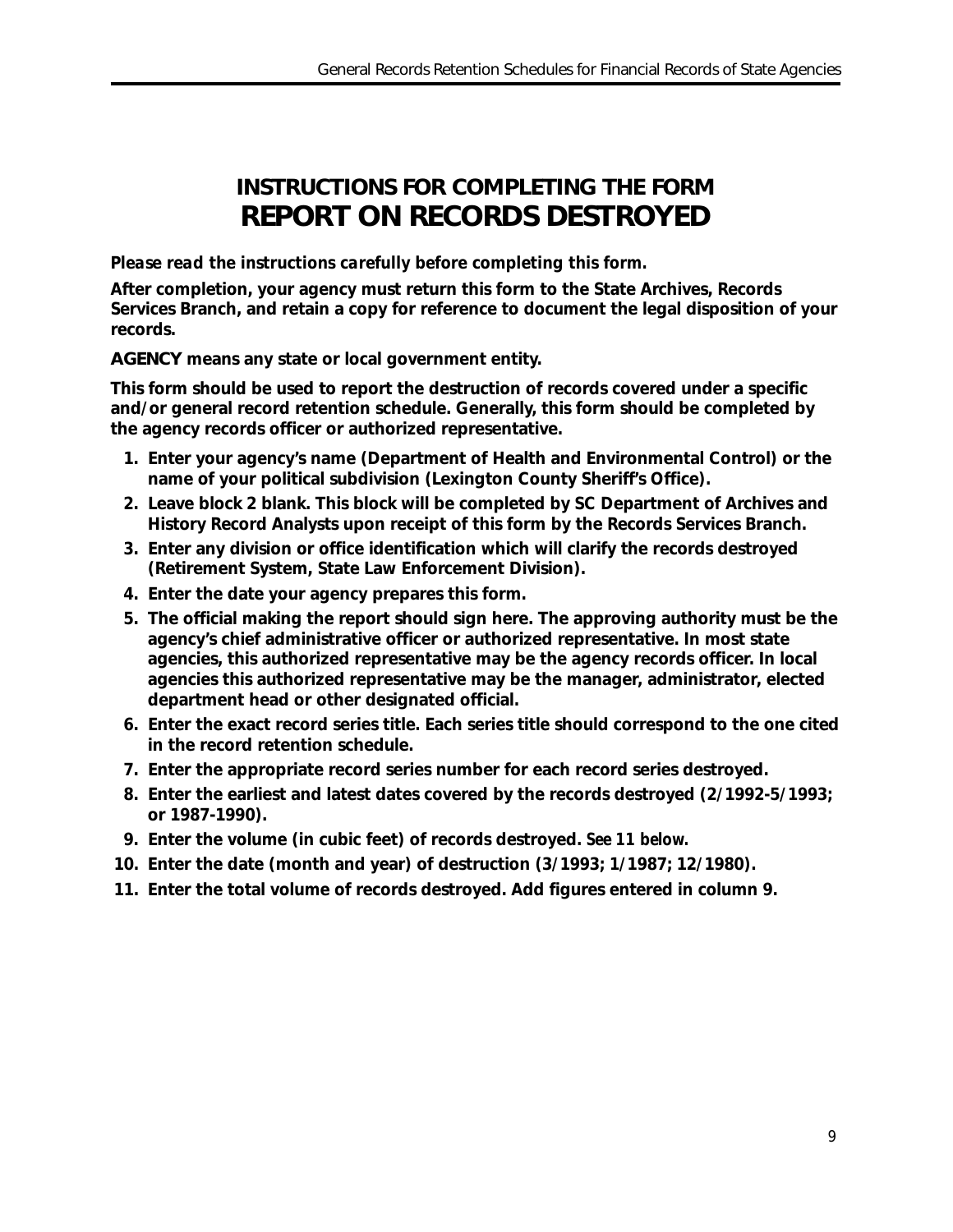# **TABLE OF VOLUMES**

|                                                | QTY.   | <b>ITEM/SIZE</b>                                                  | <b>CAPACITY</b>                  |
|------------------------------------------------|--------|-------------------------------------------------------------------|----------------------------------|
| $\mathsf C$<br>A<br>B<br>N<br>E<br>T<br>S      | 1      | vertical letter-size file drawer                                  | 1.5 cubic feet                   |
|                                                | 1      | vertical legal-size file drawer                                   | 2.0 cubic feet                   |
|                                                | 1      | lateral legal-size file drawer                                    | 2.5 cubic feet                   |
| B<br>$\mathsf O$<br>X<br>E<br>S                | 1      | standard Records Center box                                       | 1.0 cubic foot                   |
| S<br>Н<br>E<br>L<br>$\mathsf{V}$<br>E<br>S     | 1<br>1 | letter-size open shelf-36" long<br>legal-size open shelf-36" long | 2.0 cubic feet<br>2.5 cubic feet |
| $\mathsf C$<br>A<br>$\mathsf R$<br>D<br>F<br>I | 10     | 12" rows of 3" x 5" cards                                         | 1.0 cubic foot                   |
|                                                | 6      | 12" rows of 4" X 6" cards                                         | 1.0 cubic foot                   |
|                                                | 4      | 12" rows of 5" x 8" cards                                         | 1.0 cubic foot                   |
| E<br>S                                         | 5      | 14" boxes of tab cards                                            | 1.0 cubic foot                   |

# **CUBIC FOOT EQUIVALENCY FORMULA**

**LxWxH (in inches) = cubic feet/unit**

**1728 inches**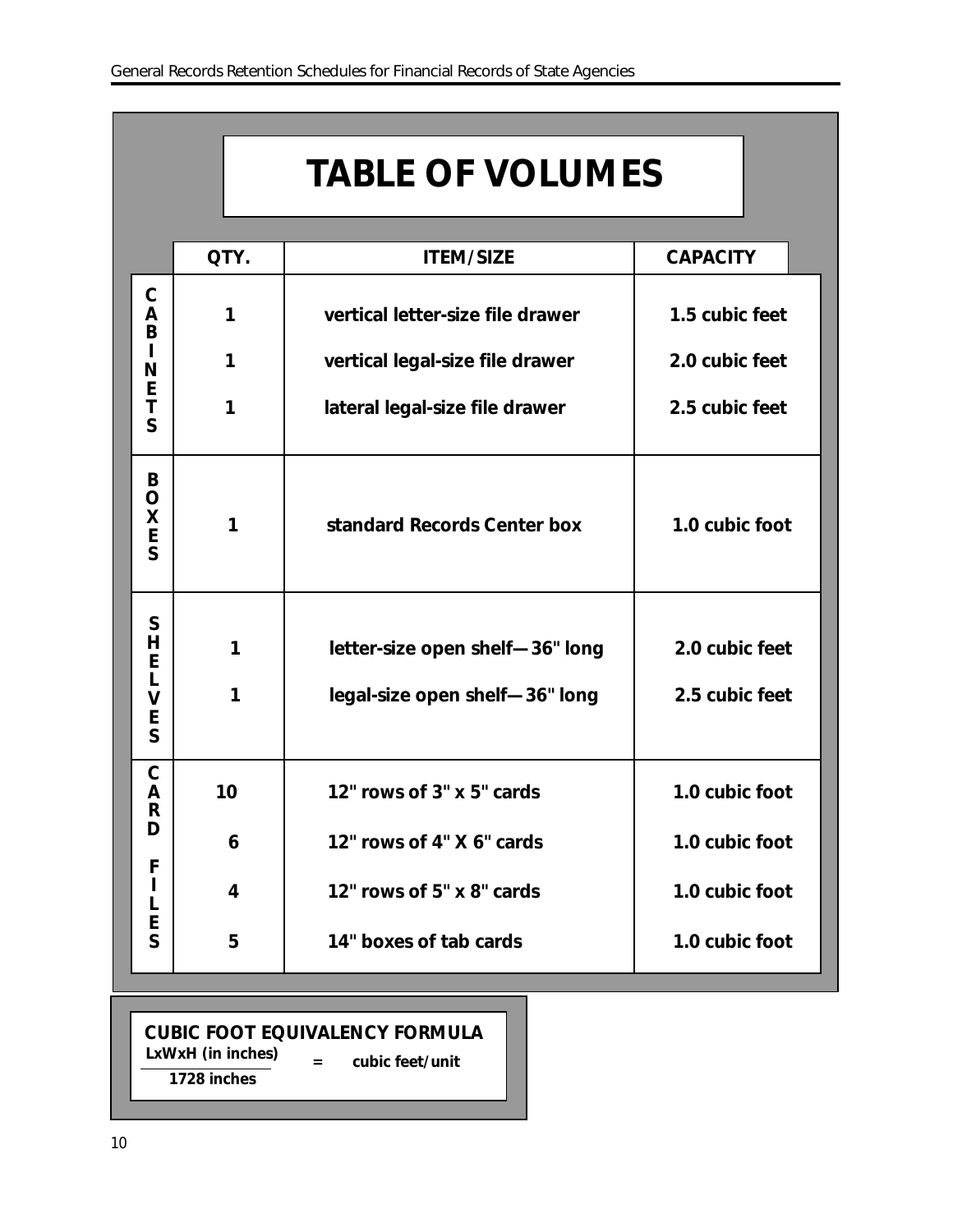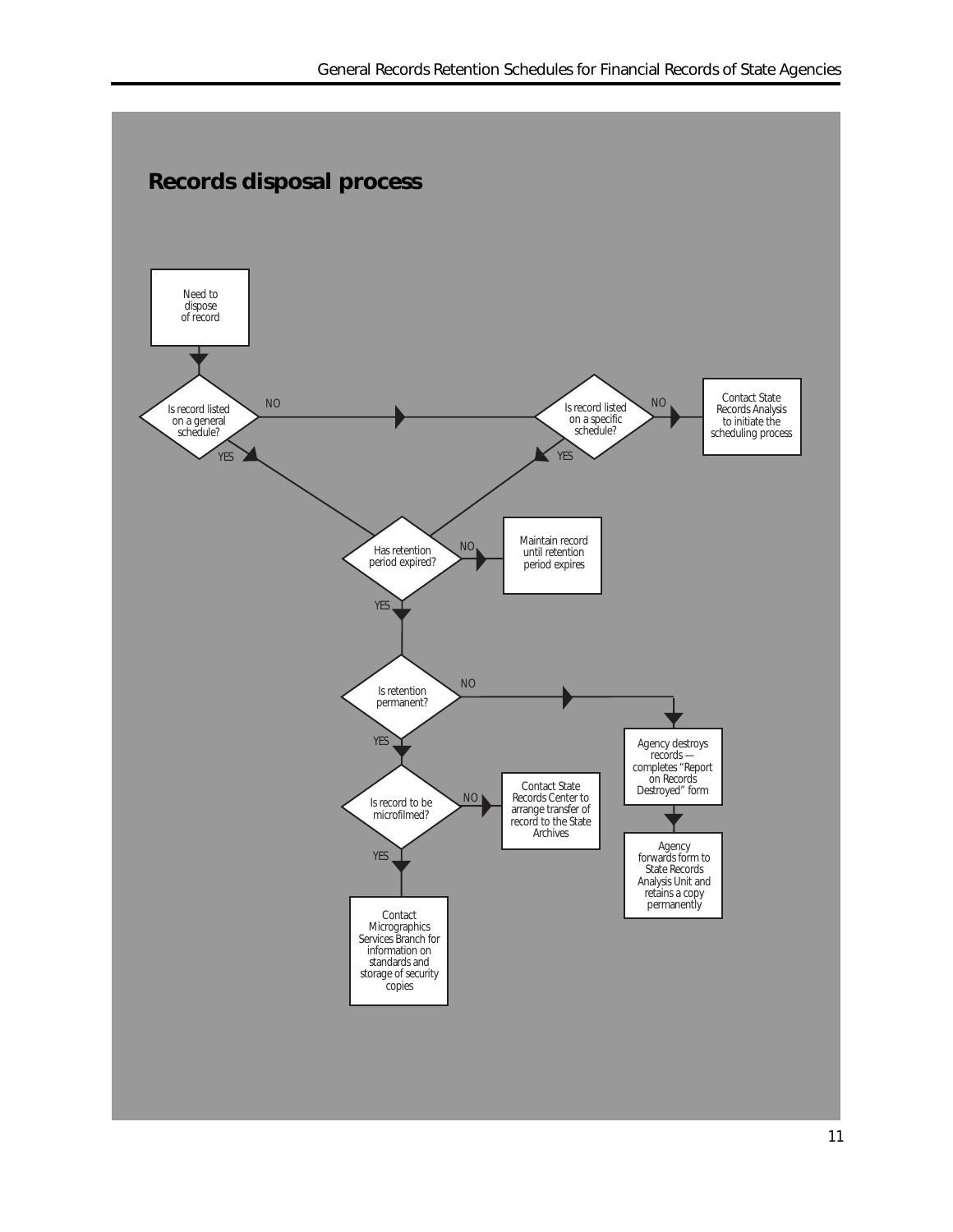# **General Retention Schedule For Financial Records Generated By State Agencies**

## **12-700. Introduction and general matters; application of schedule.**

The following general records retention schedule contains minimum retention periods for the official copy of the agency's records. These retentions and dispositions apply regardless of physical format, i.e., paper, microfilm, electronic storage, digital imaging, etc. Convenience, informational or duplicate copies are not governed by this regulation and may be destroyed when no longer needed for reference. Before disposing of public records under this general schedule, agencies must ensure that records have met all applicable federal and/or state audit, legal, litigation, fiscal and other retention requirements. To destroy records in accordance with this regulation, state agencies must complete and submit a report of records destroyed form to the State Archives after eligible records have been destroyed. These forms are available from the Department's Division of Archives and Records Management. State agencies must also contact the Department of Archives and History in order to transfer permanent records to the State Archives for archival retention. This general schedule supersedes all schedules approved previously for the same records series. However, state agencies may opt out of this general schedule, and request the continuing use of existing schedules or the establishment of specific retention schedules for their records when appropriate, necessary or in order to avoid conflict with other laws and regulations. This general schedule does not apply to higher education institutions and state agencies whose accounting and financial records are not summarized in the Statewide Accounting and Reporting System.

# **Subarticle 1- Accounting Records**

#### **12-701. Reconciliations**

A. Description: Used monthly to reconcile an agency's record of internal accounting balances with recorded accounting balance from the Comptroller General's Office and the State Treasurer's Office. Information includes cash, expenditure and revenue account balances by mini code, subfund and/or object code; Statewide Accounting and Reporting System data; cash, investment and debt account balances at the State Treasurer's Office, if applicable; an explanation of exceptions or discrepancies; and related information.

**B. Retention:** 3 years; destroy.

# **12-702. Schedule of Federal Financial Assistance**

**A. Description:** Used annually to report the federal financial activity of a state agency to the State Auditor's Office. The State Auditor's Office uses this information to prepare the Statewide Schedule of Expenditure of Federal Awards. Information includes title of federal program or grant, project and phase code, grant number, starting fund balance, receipts, expenditures, other additions, other deductions and ending balance.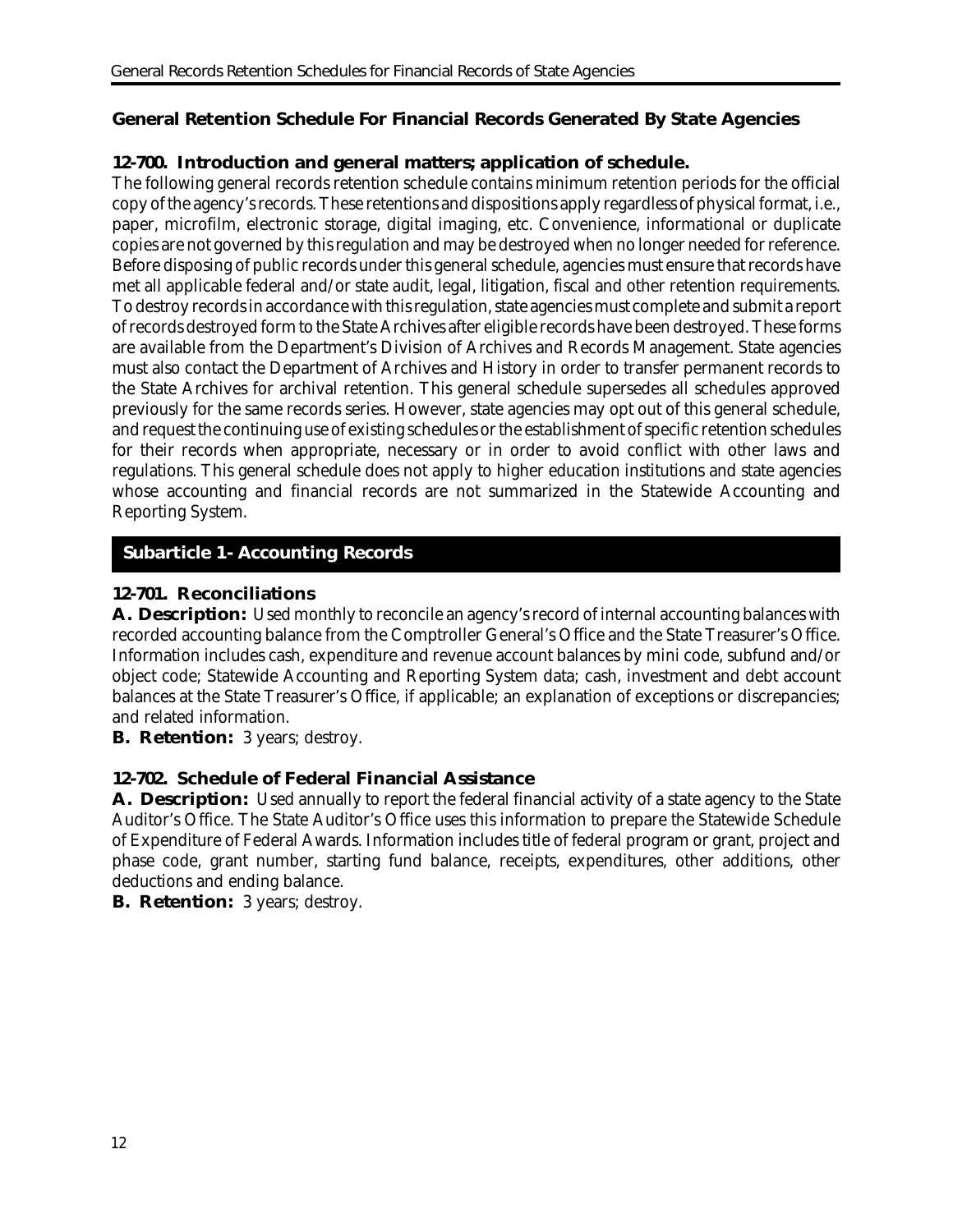# **12-703. Sole Source Procurement File**

**A. Description:** Used to document procurements made when there is only one source for the required supply, service or construction item. This file contains a Justification for Sole Source Procurement, Record of Sole Source Contracts, and Quarterly Reports on Sole Source. Information includes type of procurement, the basis for sole source determination, the reason no other vendor is suitable, date, name of governmental body, authorized signature and title. Also included is the purchase order number, item description, commodity code, dollar amount, each contractor's name, the amount and type of each contract, and a listing of supplies, services, or construction procured under each contract. Copies of the Quarterly Reports on Sole Source are scheduled to be retained for five years by the chief procurement officers.

**B. Retention:** 3 years; destroy.

# **12-704. Trade-in Document File**

**A. Description:** Used to document trade-in sale transactions which reflect property that is traded in as partial or full payment for an agency purchase. This file contains Request for Trade-in Document and Record of Trade-in Sales. Information includes agency name, address, requestor's name, location of property, agency contact person for viewing property, indication whether trade- in is being applied to a sole source and new purchase. Also included is commodity code, description, purchase date, make, model/serial number, trade-in value, net cost, new item, purchase order number and other related information.

**B. Retention:** 3 years; destroy.

# **12-705. Accounts Receivable Journal**

**A. Description:** Used to keep track of receipts and basic revenue for all agency accounts. Information includes: account number, batch date, invoice number, date, control number type, payment date, invoice, debits, credits and other related data.

**B. Retention:** 3 years; destroy.

# **12-706. Appropriation Transfer**

**A. Description:** Authorization for the transfer of administrative and/or program funds between different programs, funds, subfunds, and objects of expenditure within the agency. Information includes agency number, agency batch number, object code, credited to, debited from, reason for transfer, requested by, date and signature of State Budget Analyst. Accounting transactions have been captured in the Statewide Accounting and Reporting System of the Comptroller General's Office. Selected records generated by this system are scheduled to be retained permanently in the State Archives through the Comptroller General's Office.

**B. Retention:** 3 years; destroy.

# **12-707. Bank Deposits**

**A. Description:** Document the deposit of funds into agency bank accounts. Included in the series are bank deposit forms, deposit slips or receipts. Information may also include State Treasurer's Receipt, and letter of credit for recording federal deposits.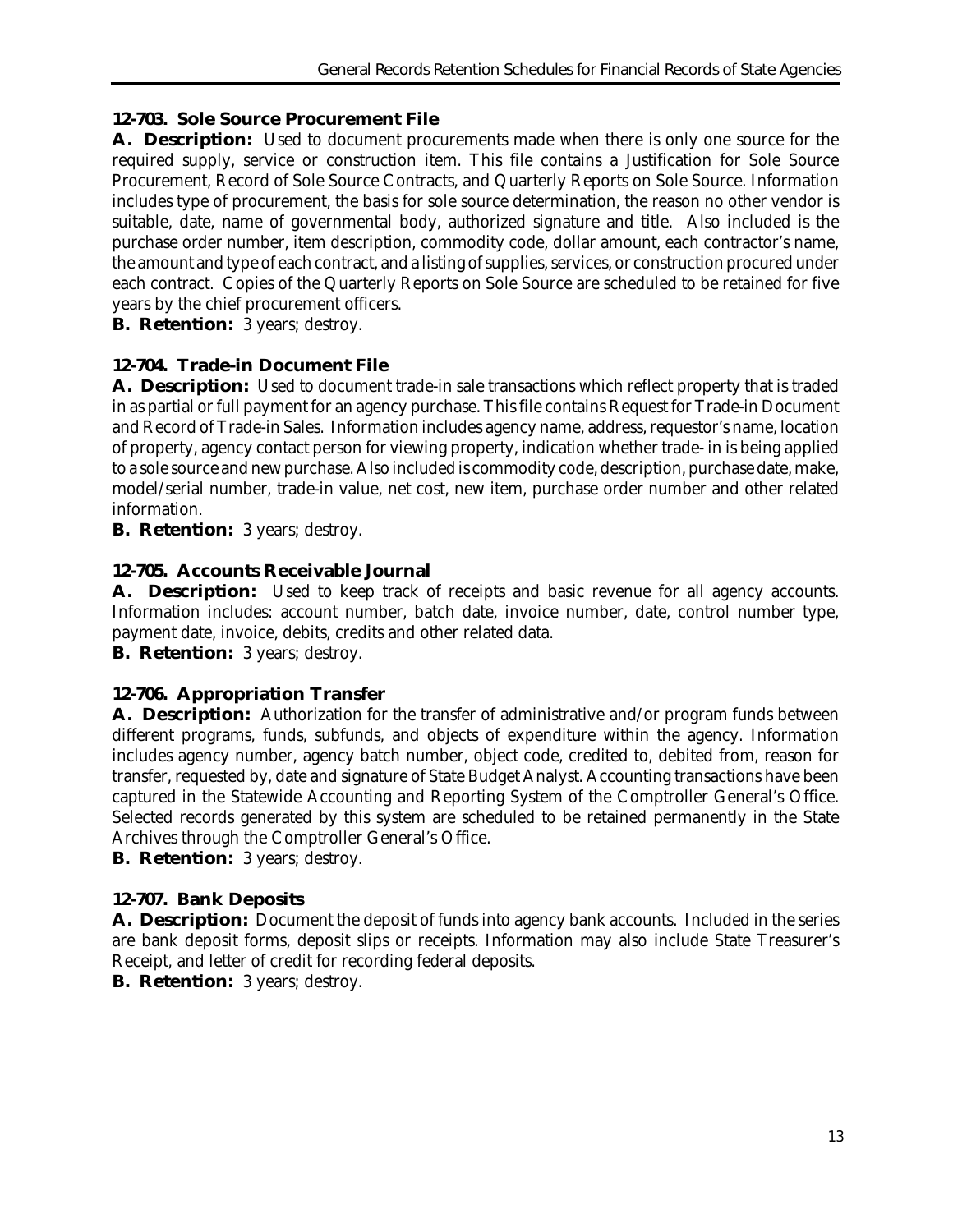# **12-708. Budget Publications**

**A. Description:** Reflect various phases in the development and approval of the state's annual budget. Information includes the South Carolina State Budget as submitted by the State Budget and Control Board, General Appropriations Bill(s), Analysis of Change documents, appropriation summaries, Appropriations Act and other related information. Budget information is contained in the Annual Appropriations Act, a copy of which is being retained permanently in the State Archives. **B. Retention:** 3 years; destroy.

## **12-709. Budget Working Papers**

**A. Description:** Used to prepare the agency's annual budget requests and budget detail. Information includes a copy of the agency's proposed budget, allocation schedules, Budget and Control Board recommendation forms, general budget memoranda, back-up material and supporting documents for Budget and Control Board agenda items and legislative committees appropriation items. Budget information is contained in the Annual Appropriations Act, a copy of which is being retained permanently in the State Archives.

**B. Retention:** 3 years; destroy.

#### **12-710. Cash Receipts File and Journal**

A. **Description:** Cash receipts received by an agency from customers for the sale of services and commodities. Also included is the Cash Receipts Journal. Cash receipts reflect amount of sale, description of services or items sold, amount of money received, and sale date. The Cash Receipts Journal reflects date, sale description, purchase authorization number, and voucher/receipt number. **B. Retention:** 3 years; destroy.

## **12-711. Chart of Accounts**

**A. Description:** Records of accounts received from the Comptroller General's Office which list line item accounts contained in the Annual Appropriations Act. Also included is the Preliminary Chart of Accounts which lists account titles, program number, mini-code, subfund, object code and amount of final appropriation. The record copy of this series is retained in the Comptroller General's Office, as scheduled.

**B. Retention:** 3 years; destroy.

#### **12-712. Contingency Check Register**

A. **Description:** Agencies' list of all checks that are payable for travel and vendor expenses. Information includes payee, department number, account number, transaction code, warrant number, warrant amount, check number and check amount.

**B. Retention:** 3 years; destroy.

# **12-713. Detail Budget**

**A. Description:** Prepared by an agency during the first phase of the budget process to reflect all revisions necessary to balance budget allocations, as submitted to the Budget Division of the State Budget and Control Board. Information includes program level, budget code, detail of expenditure, fiscal year, actual total funds, operating budget, estimated total funds, appropriated general funds, estimated federal funds, estimated earmarked funds, and estimated restricted funds. Budget information is contained in the Annual Appropriations Act, a copy of which is being retained permanently in the State Archives.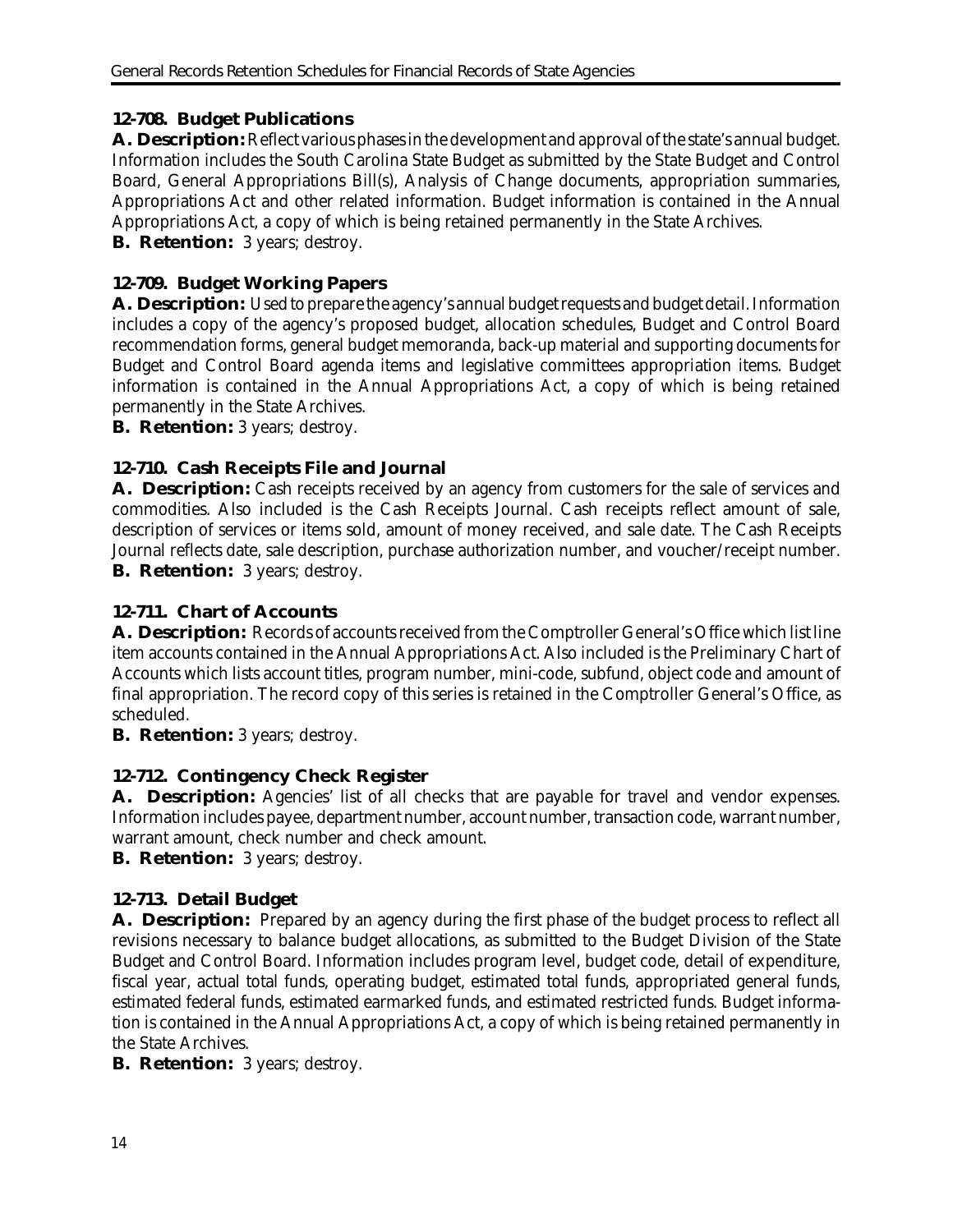## **12-714. Disbursement Journal**

**A. Description:** A listing of disbursement vouchers prepared by the agency to authorize payment of expenses incurred. Information includes voucher number, date, amount of disbursement, and to whom payment was made.

**B. Retention:** 3 years; destroy.

# **12-715. Disbursement Vouchers**

**A. Description:** Official copies of vouchers prepared by an agency and sent to the Comptroller General's Office to request payment for agency expenditures. Information includes disbursement voucher number, date, description of transaction, amount, and total. Accounting transactions have been captured in the Statewide Accounting and Reporting System of the Comptroller General's Office. Selected records generated by this system are scheduled to be retained permanently in the State Archives through the Comptroller General's Office.

**B. Retention:** 3 years; destroy.

# **12-716. External Procedure Manuals**

**A. Description:** Guidelines used by state agencies to report financial transactions. Examples include Comptroller General's Generally Accepted Accounting Principles (GAAP) Closing Procedures Manual, Policies and Procedures of the State Comptroller General; Budget and Control Board's Budget Request Manual, Detail Budget Preparation Manual, State Procurement/Information Technology State Term Contracts Manual, and Information Technology Contract Catalogue.

**B. Retention:** Until updated, superseded or no longer needed for reference; destroy.

# **12-717. General and Subsidiary Ledgers**

**A. Description:** One or more series of computer or non-computer generated financial ledgers providing final year-to-date summary accounting data and a permanent audit trail for all fiscal receipt and disbursement transactions affecting any and all agency funds and accounts, including receipts and expenditures from all revenue sources, both public and private. Electronic records include annual accounting code data and computer system documentation needed to access accounting information. Since fiscal year 1981, accounting transactions have been captured in the Statewide Accounting and Reporting System of the Comptroller General's Office. Selected records generated by this centralized accounting and reporting system are scheduled to be retained permanently in the State Archives through the Comptroller General's Office.

# **B. Retention:**

- (1) Ledgers created in or before fiscal year 1980-1981: State Archives: Permanent.
- (2) Ledgers created after fiscal year 1980-1981: 3 years; destroy.

# **12-718. Generally Accepted Accounting Principles (GAAP) Closing Packages**

**A. Description:** Closing packages consist of GAAP forms submitted annually to the Comptroller General's Office to indicate year end adjustments for GAAP reporting. Information includes annual financial statement, the agency's name, due dates, purpose or objective, area of accounting data, any action to be taken, description, and dollar amount. Selected portions of this series are scheduled to be retained permanently in the State Archives through the Comptroller General's Office.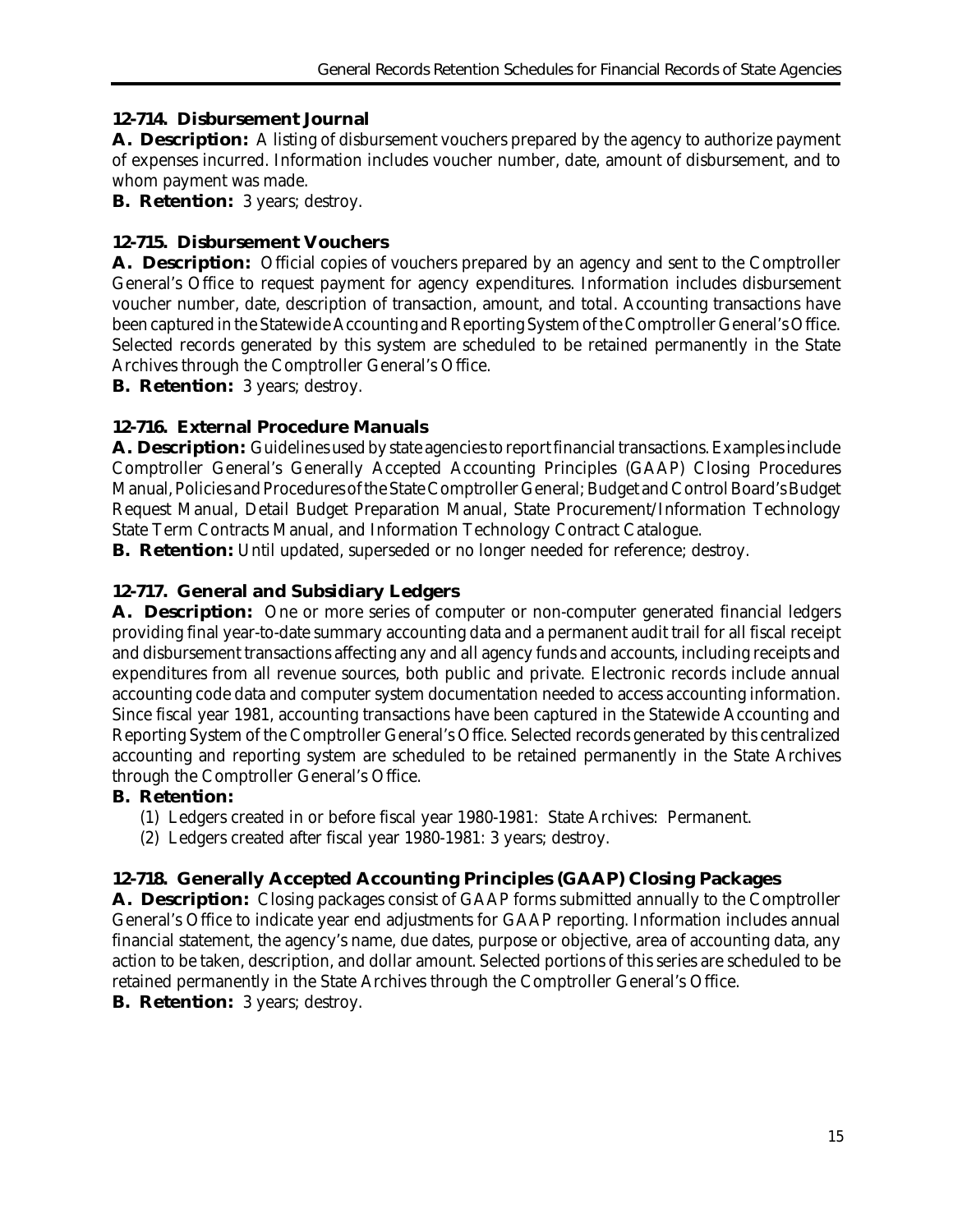# **12-719. Generally Accepted Accounting Principles (GAAP) Reporting System Working Papers**

**A. Description:** Working papers consist of notes, working drafts and copies of GAAP forms used to support all entries in an agency's closing package for GAAP reporting. Information includes date, computations, analysis, justifications, recommended adjustments for GAAP reporting, and other related information.

**B. Retention:** 3 years; destroy.

# **12-720. Information Technology (IT) Plans and Requests Files**

A. Description: Copies of IT Plans submitted by state agencies and institutions outlining their anticipated information technology needs, and requests from state agencies and institutions concerning information technology items not covered in the Annual IT Plan. The plans are submitted on an annual basis and when approved provide agencies and institutions with authority to request the procurement of information technology systems. The present plan includes executive summary, application, technical (equipment) descriptions and training requirements, organizational, budget summary and other related information. The requests include the technology request form and purchase requisition for the item/items. Also included in this series are related cover letters, comments by designated parties and approval or disapproval decisions. Selected portions of this series are scheduled to be retained permanently in the State Archives through the State Budget and Control Board, Division of Research and Statistical Services.

**B. Retention:** Until no longer needed for reference; destroy.

# **12-721. Insurance Policies Files**

**A. Description:** Document agency insurance policies and related correspondence and memoranda. Policies concern group hospital insurance, automobile liability, fire and extended coverage, and tort liability. Contents include endorsements from the Insurance Reserve Fund, renewals, changes, copies of policies, correspondence, information from insurance seminars and a listing of office contents and their values.

**B. Retention:** Until no longer needed for reference; destroy.

# **12-722. Interdepartmental Transfer (IDT) Credit Invoices**

**A. Description:** Prepared by an agency to bill another state agency for services rendered. Also used to record transfers of funds between state government agencies. Information includes name of agency, mailing address, city, code number, month, year, date, itemization of payments, adjustments, total, invoice number, fiscal year, from department credit to division, warrant numbers and date, organizational number, account number, account title, fiscal year, transaction code and amount.

**B. Retention:** 3 years; destroy.

# **12-723. Interdepartmental Transfer (IDT) Vouchers**

**A. Description:** Prepared and used by an agency to request transfer of funds to another agency to pay for services rendered. Information includes voucher number, date, payee, charged to, warrant number and date, authorization, official title of person authorizing payment, organizational number, fiscal year, account number, account with, transaction code, amount charged, and total amount charged. Accounting transactions have been captured in the Statewide Accounting and Reporting System of the Comptroller General's Office. Selected records generated by this system are scheduled to be retained permanently in the State Archives through the Comptroller General's Office.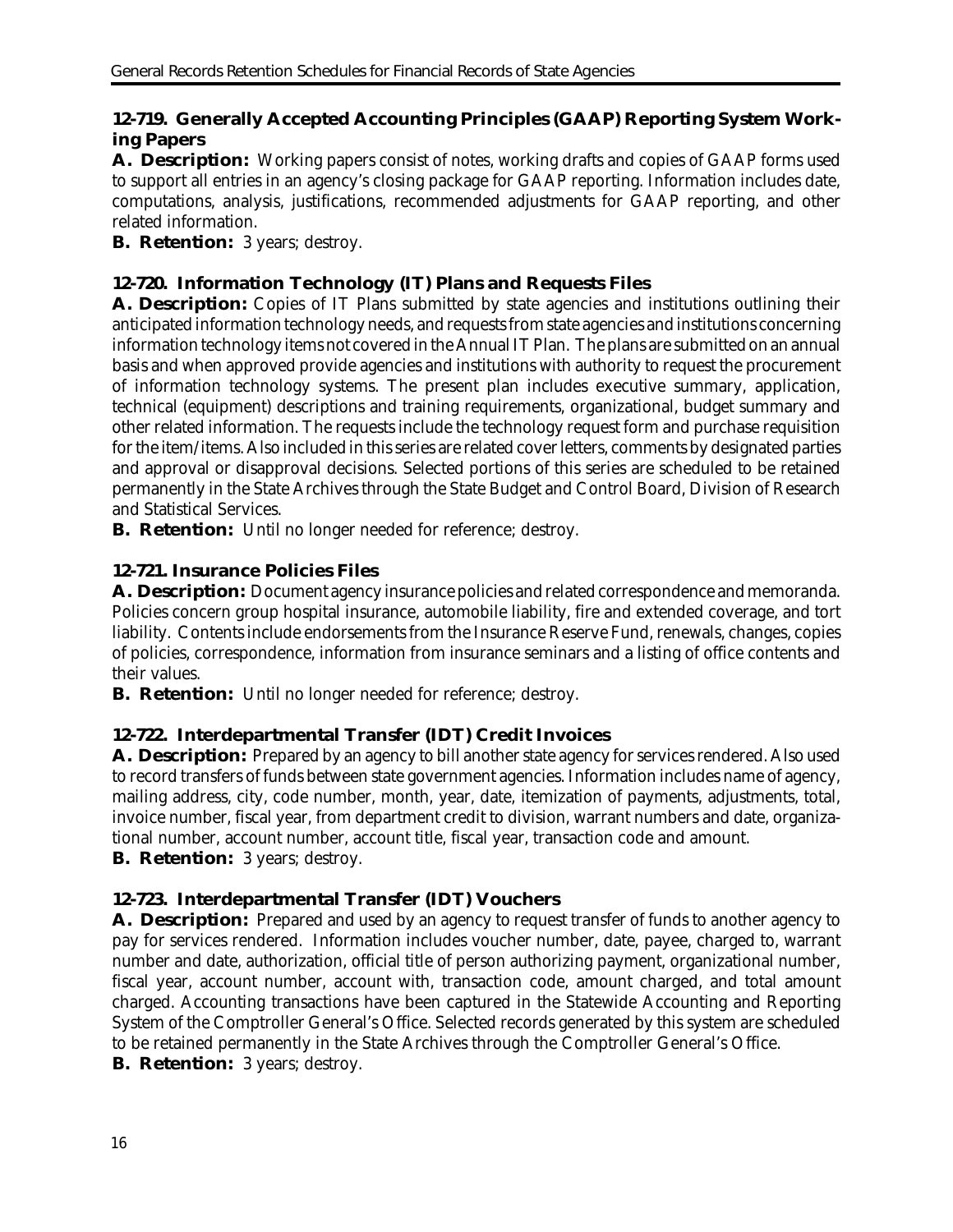# **12-724. Journal Vouchers**

**A. Description:** Used to make any adjustments or corrections to accounting records for the agency. Information includes month, day, year, journal entry number, account number, department, fund, class, debit, credit, remarks, total, requested by, and authorized signature. Accounting transactions have been captured in the Statewide Accounting and Reporting System of the Comptroller General's Office. Selected records generated by this system are scheduled to be retained permanently in the State Archives through the Comptroller General's Office.

**B. Retention:** 3 years; destroy.

# **12-725. Mail Receipts**

**A. Description:** Document registered and certified mail receipts received by an agency. Registered mail receipts reflect the following information: number of articles, addressee address, receipt date, values, surcharges, total number of pieces listed and received. Certified mail receipts indicate type of service, whether delivery is restricted, addresses, certification number, insured number, date postmarked and signature.

**B. Retention:** 3 years; destroy.

# **12-726. Purchase Orders/Requisitions**

A. **Description:** Official copies of purchase orders/requisitions used by state agencies to authorize the purchase of supplies, equipment and services. Included are Purchase Orders, Purchasing Requisitions, and related invoices. Accounting transactions have been captured in the Statewide Accounting and Reporting System of the Comptroller General's Office. Selected records generated by this system are scheduled to be retained permanently in the State Archives through the Comptroller General's Office.

**B. Retention:** 3 years; destroy.

# **12-727. Receipt Books**

**A. Description:** Record of funds received directly from patrons and applicants in payment of such expenses as billable services for patrons, licensing fees, examination charges, and other fees for which the agency receives payment. Information includes receipt date, receipt number, receipt of, amount of payment, and account name and/or account number.

**B. Retention:** 3 years; destroy.

# **12-728. Emergency Procurement File**

**A. Description:** Used to document the purchase of authorized emergency procurements. This file contains a Justification for Emergency Procurement, a Record of Emergency Contracts, and Quarterly Reports on Emergency Procurement. Information includes type of emergency procurement, name of vendor, the basis for the emergency determination, date, the reason no other vendor is suitable, name of governmental body, and authorized signature. Also included are purchase order number, date, item description, commodity code and dollar amount, each contractor's name, the amount and type of each contract, and a listing of supplies, services, or construction procured under each contract. Copies of the Quarterly Reports on Emergency Procurement are scheduled to be retained for five years by the chief procurement officers.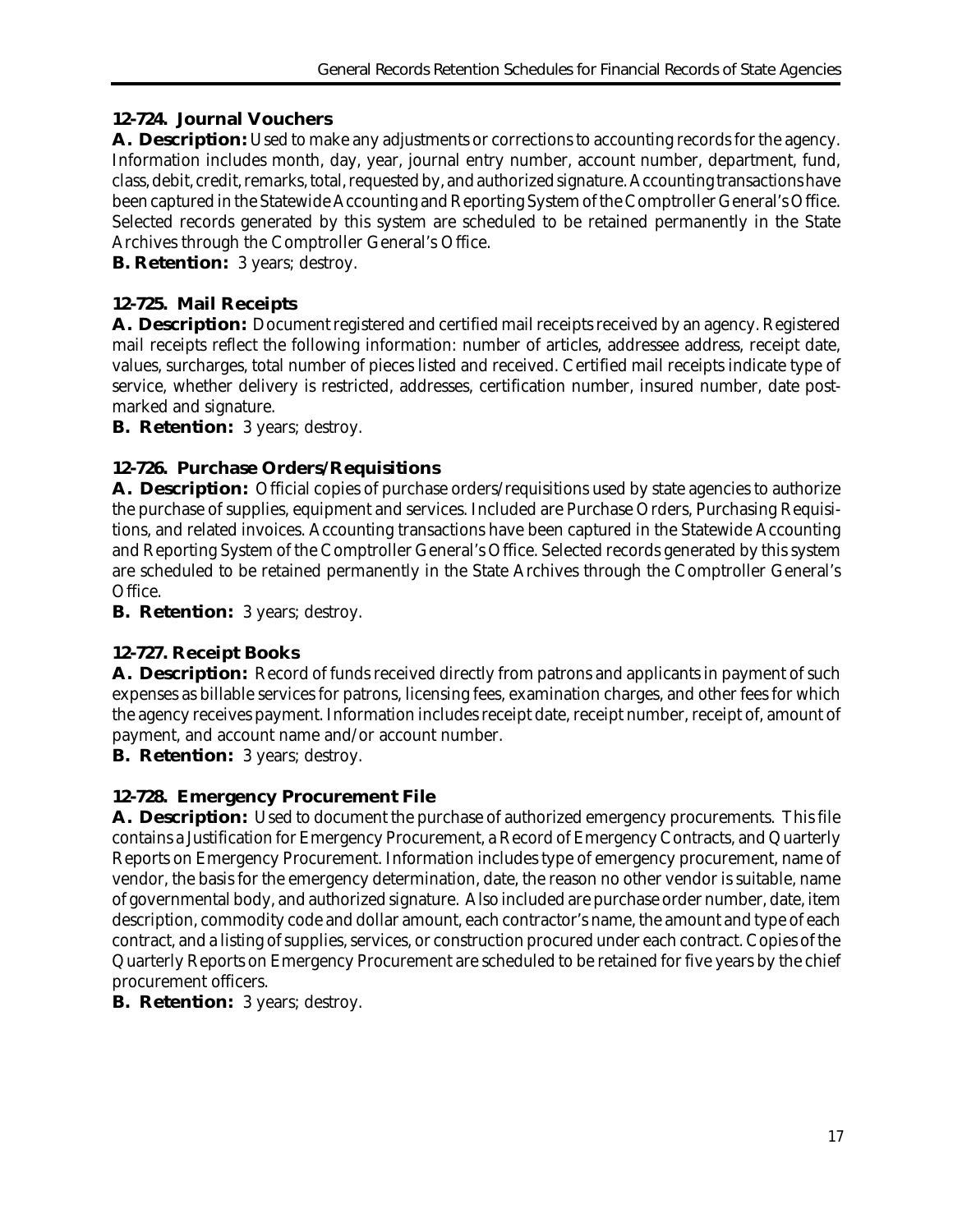#### **12-729. Small And Minority Business Reporting File**

**A. Description:** Reports prepared quarterly by an agency and used to ensure that businesses owned and operated by minorities are afforded the opportunity to fully participate in the overall procurement process of the state. Information includes Budget Expenditure-Construction/Renovation Information Forms and Procurement Information Forms.

**B. Retention:** 5 years after becoming inactive; destroy.

#### **12-730. State of South Carolina Comprehensive Annual Financial Report**

**A. Description:** Agency copies of published reports generated by the Comptroller General's Office and used to provide a comprehensive analysis of the financial activities and fiscal status of state government during the reporting period (fiscal year). Information contained in the report includes an introductory section, general purpose financial statements (overview), and a section titled Combining Financial Statements which includes information on special revenue funds, internal service funds, and fiduciary funds. Also included in the report is a statistical section which contains information concerning state expenditures, revenues, income and sales tax rates, demographic statistics, and net general obligation bonds and notes per capita. The report is generated annually for the fiscal year according to generally accepted accounting principles and distributed by the Comptroller General's Office. Copies of this series are scheduled to be retained permanently by the State Archives through the Comptroller General's Office.

**B. Retention:** 3 years; destroy.

#### **12-731. Statewide Accounting And Reporting System (STARS) Financial Reports**

**A. Description:** Generated by the Comptroller General's Office to record the STARS financial transactions of the agency. Examples of the reports include Appropriation Balances, General Fund Control and Cash Status Report, Agency Transaction Register, Appropriation Transaction Detail, Analysis of Expenditures by Minor Object (Program Level and Agency Wide), Summary of Expenditures (By Program and By Fund) and other related reports. Information in this series may be generated daily, weekly, monthly and annually. Portions of this record series are scheduled to be retained permanently in the State Archives through the Comptroller General's Office.

# **B. Retention:**

- (1) Daily and weekly reports: 1 month; destroy.
- (2) Monthly and annual reports: 3 years; destroy.

# **12-732. Surplus Property Disposal Reports**

**A. Description:** Filed by an agency with the State Budget and Control Board, Division of General Services Materials Management Office regarding surplus property. Information includes date acquired, cost, property category, description, manufacturer's identification number, and agency identification number.

**B. Retention:** 3 years; destroy.

# **12-733. Transmittal Control Sheet**

**A. Description:** Prepared by agency to serve as a cover sheet for batches of documents sent to the Comptroller General's Office for processing. Information includes agency name and number, date, batch number, batch amount, batch type, payee names, and total value.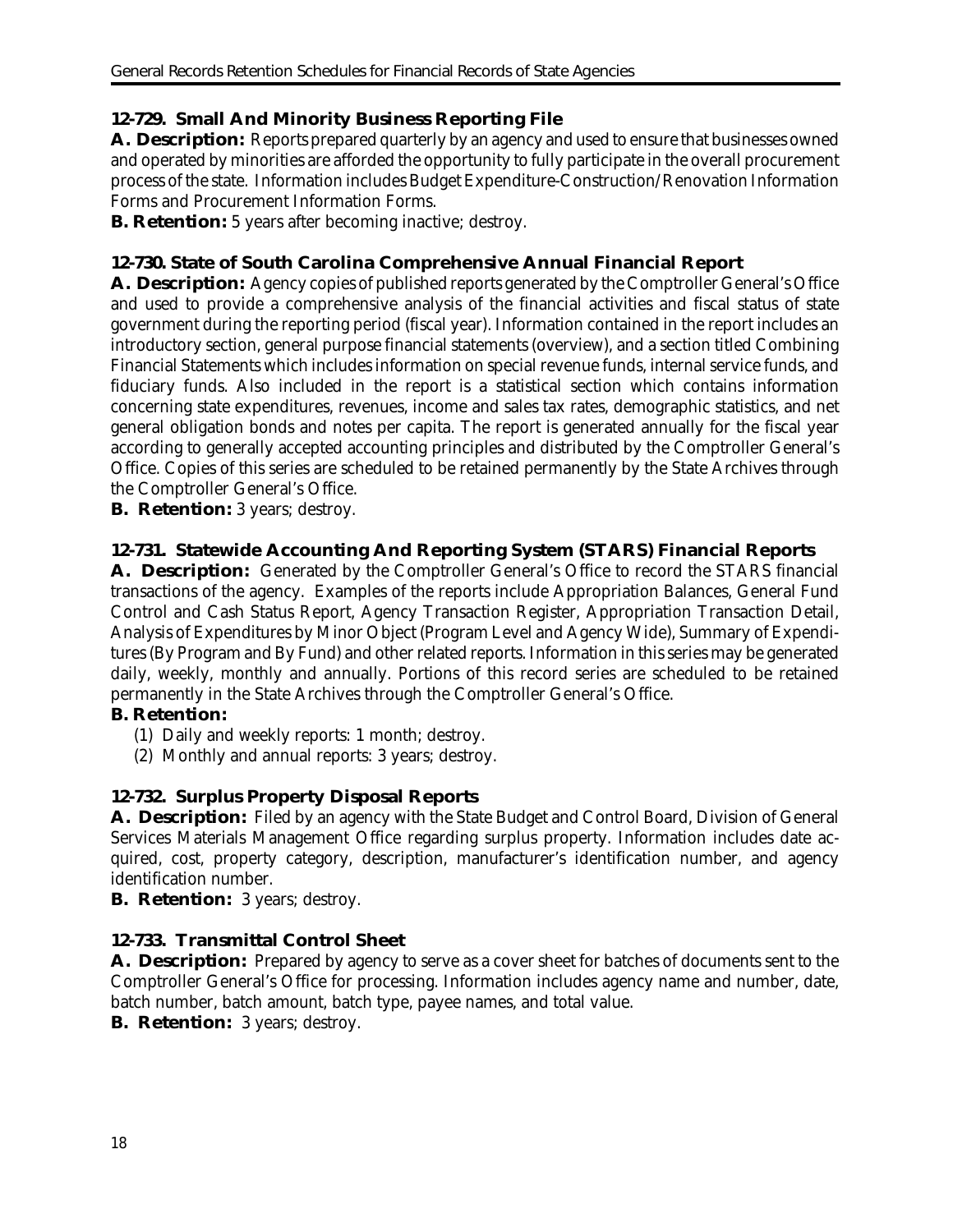# **12-734. Travel Vouchers**

**A. Description:** Vouchers prepared by an agency to claim reimbursement for employee travel expenses. Information includes name, address, social security number, agency and amount to be reimbursed. Accounting transactions have been captured in the Statewide Accounting and Reporting System of the Comptroller General's Office. Selected records generated by this system are scheduled to be retained permanently in the State Archives through the Comptroller General's Office.

**B. Retention:** 3 years; destroy.

# **12-735. Vehicle Files**

**A. Description:** Document purchase, ownership, insurance and maintenance of all vehicles of an agency. Information includes purchase requisitions, purchase orders, vehicle specifications, bid requests and other documents.

**B. Retention:** 3 years after disposition of the vehicle; destroy.

# **12-736. Vehicle Trip Logs**

A. Description: Logs completed by agencies to monitor mileage traveled in state vehicles. Information includes agency name, driver name, beginning and ending odometer readings, and comments concerning problems with vehicle.

**B. Retention:** 3 years; destroy.

# **12-737. Vendor Code Requests**

**A. Description:** Forms prepared by an agency to request a vendor code from the State Budget and Control Board, Division of General Services, when the agency wants to purchase goods or services from a vendor not presently listed in the state purchasing system. Information includes vendor name, address, and new number (assigned by the Division of General Services, State procurement). **B. Retention:** Until superseded, updated, or no longer needed for reference; destroy.

# **12-738. Vendor/Commodity Code Listing Books**

**A. Description:** Books concerning master code listings of vendors and commodities, listed in the state purchasing system. Information includes vendor name, address, and code number. The commodity book lists commodity description, unit of measurement, and code number.

**B. Retention:** 3 years; destroy.

# **12-739. Warranties And Service Agreements**

**A. Description:** Document service and maintenance costs on agency equipment. Information includes equipment service contract, records of service performed on equipment, costs, and related correspondence and memoranda.

**B. Retention:** 3 years after termination of agreement; destroy.

# **Subarticle 2. Payroll Records**

# **12-740-12-743. (Reserved for future use)**

# **12-744. Electronic Funds Transfer Authorizations**

**A. Description:** Authorizations to deposit employee payroll earnings into employee bank accounts through direct deposit. Information includes employee name, name of financial institution; copy of deposit slip and other related information. Copies of Electronic Funds Transfer Authorizations are being retained in the State Treasurer's Office, as scheduled.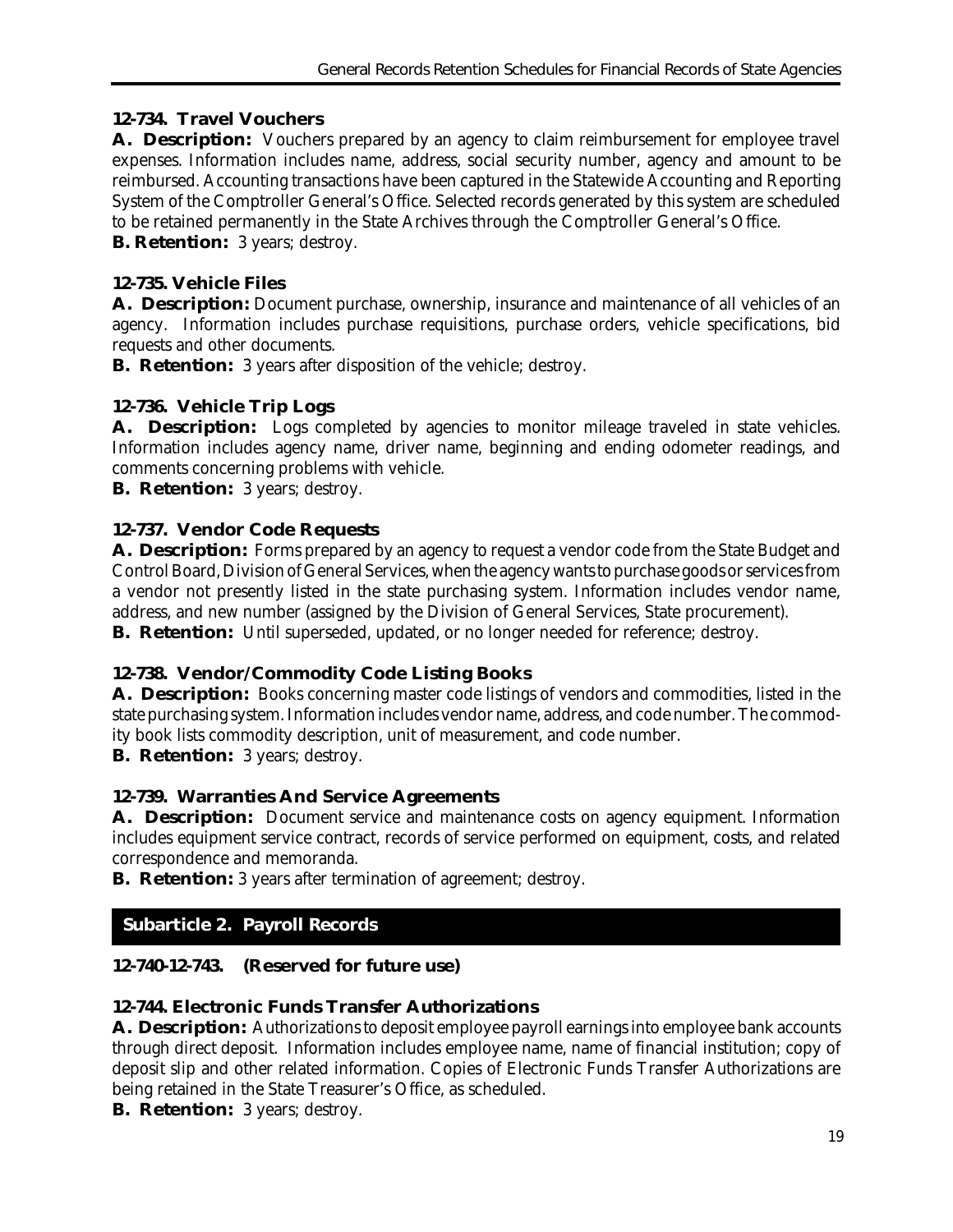## **12-745. Employer Contribution Reports**

**A. Description:** Created by the South Carolina Employment Security Commission and used to verify earnings of the agency's employees. Information includes name and address of the employer, number of persons employed during the quarter, how remittance is paid, number of places of business in South Carolina covered by the report and signature, title, date of individual filling out the report, and other documents concerning taxable and non-taxable wages of employees. Copies of this series are retained in the Employment Security Commission, as scheduled.

**B. Retention:** 3 years; destroy.

## **12-746. Health Dental And Optional Life Insurance Reports**

**A. Description:** Generated by the State Budget and Control Board, Division of Insurance Services to reconcile the monthly health, dental, and optional life insurance bills of the agency. Information includes agency name, address, group identification number, billing period, subscriber count, premium amount (employer/employee shares), source of funds, premium due and other related information. Copies of this series are retained in the State Budget and Control Board, Division of Insurance Services, as scheduled.

**B. Retention:** 3 years; destroy.

# **12-747. Payroll Adjustment Forms**

**A. Description:** Forms authorize the agency to deduct money from employees wages. Information includes name, social security number, amount, description of deduction, payroll period beginning date and other related information. Payroll information is summarized in the Payroll Warrant Register which is scheduled to be retained permanently in the State Archives through the Comptroller General's Office.

**B. Retention:** 3 years after termination of employment or cancellation of the authorization; destroy.

# **12-748. Payroll Check Register**

**A. Description:** Generated by the State Treasurer's Office and used to record the agency's payroll disbursements. Information includes employee name, social security number, agency number, check number, and other related information. Copies of this series are retained in the State Treasurer's Office, as scheduled.

**B. Retention:** 3 years; destroy.

# **12-749. Payroll Deductions**

**A. Description:** Deduction records generated by the Comptroller General's office and used by a state agency to reference types and amounts of deductions from paychecks. Information includes agency name, employee name, type of deduction, amount and other related information. Payroll information is summarized in the Payroll Warrant Register which is scheduled to be retained permanently in the State Archives through the Comptroller General's Office.

**B. Retention:** 3 years; destroy.

# **12-750. Payroll List By Section**

**A. Description:** Payroll list for referencing each agency section. Information includes section, employee name, gross pay and other related information.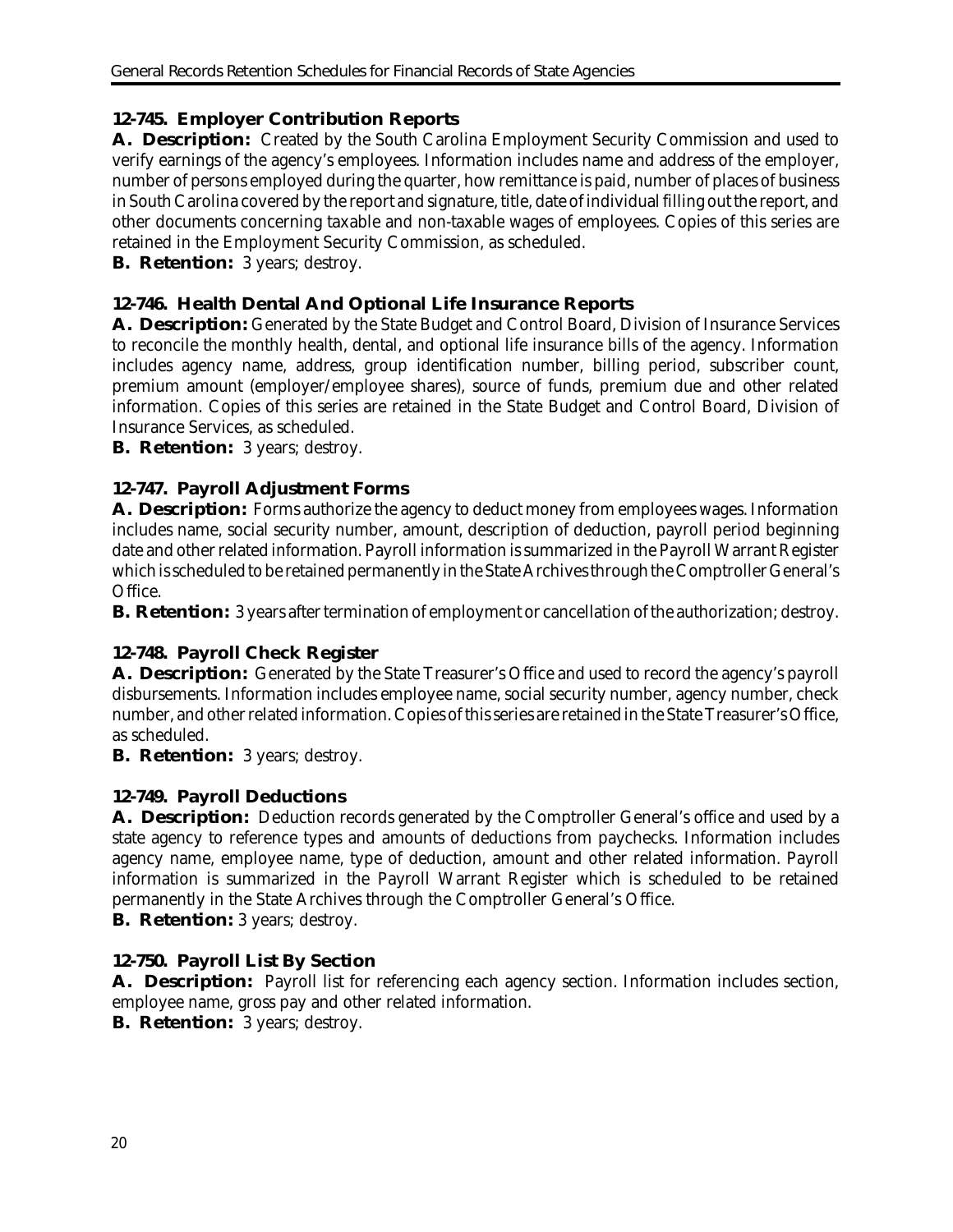# **12-751. Payroll Register (Regular)**

**A. Description:** Generated by the Comptroller General's Office and used by a state agency to reference year-to-date pay and deductions from paychecks. Information includes employee name, social security number, gross pay, tax deductions, FICA, retirement, insurance, net pay, other deductions and related information. Payroll information is summarized in the Payroll Warrant Register which is scheduled to be retained permanently in the State Archives through the Comptroller General's Office.

**B. Retention:** 3 years; destroy.

# **12-752. Payroll Vouchers**

**A. Description:** Used to verify the payroll and request payment to the Comptroller General for salaries of agency employees. Information includes name of agency, agency number, pay period, mini code, sub fund code, project code, object code, name and social security number, gross pay, perquisite, initials, multi-purpose code, gross payroll amount, signature and title of approving authority. Payroll information is summarized in the Payroll Warrant Register which is scheduled to be retained permanently in the State Archives through the Comptroller General's Office.

**B. Retention:** 3 years; destroy.

# **12-753. Payroll Warrant Register**

A. **Description:** Generated by the Comptroller General's Office and used by state agencies to document payroll disbursements. Information includes warrant number, mini code, object code, employee name, social security number, gross pay, tax deductions, FICA, retirement, insurance, net pay and other related information. Record copies of this series are scheduled to be retained permanently by the State Archives through the Comptroller General's Office.

**B. Retention:** 3 years; destroy.

# **12-754. Projected Payroll Biweekly Totals By Accounting System Breakdown**

**A. Description:** Used to project biweekly totals of the payroll for the agency. Information includes pay period dates, agency code number, mini code, sub fund, object code, and total amount of projected payroll expenditure from the account and other related information. Payroll information is summarized in the Payroll Warrant Register which is scheduled to be retained permanently in the State Archives through the Comptroller General's Office.

**B. Retention:** 3 years; destroy.

# **12-755. Social Security Reports (Unified Wage Reporting Plan By Unit)**

**A. Description:** Used to record social security information on employees. Information includes name, social security number, year-to-date taxable and nontaxable income, FICA, federal and state income taxes. Payroll information is summarized in the Payroll Warrant Register which is scheduled to be retained permanently in the State Archives through the Comptroller General's Office. **B. Retention:** 3 years; destroy.

# **12-756. Standard Retirement System Quarterly and Monthly Reports**

**A. Description:** Received from the State Budget and Control Board, Division of Retirement Systems indicating employee retirement contributions. Information includes employer, employee, social security number, active member register number, non-member number, contributions, service credit and other related information. Copies of this series are retained in the State Budget and Control Board, Division of Retirement Systems as scheduled.